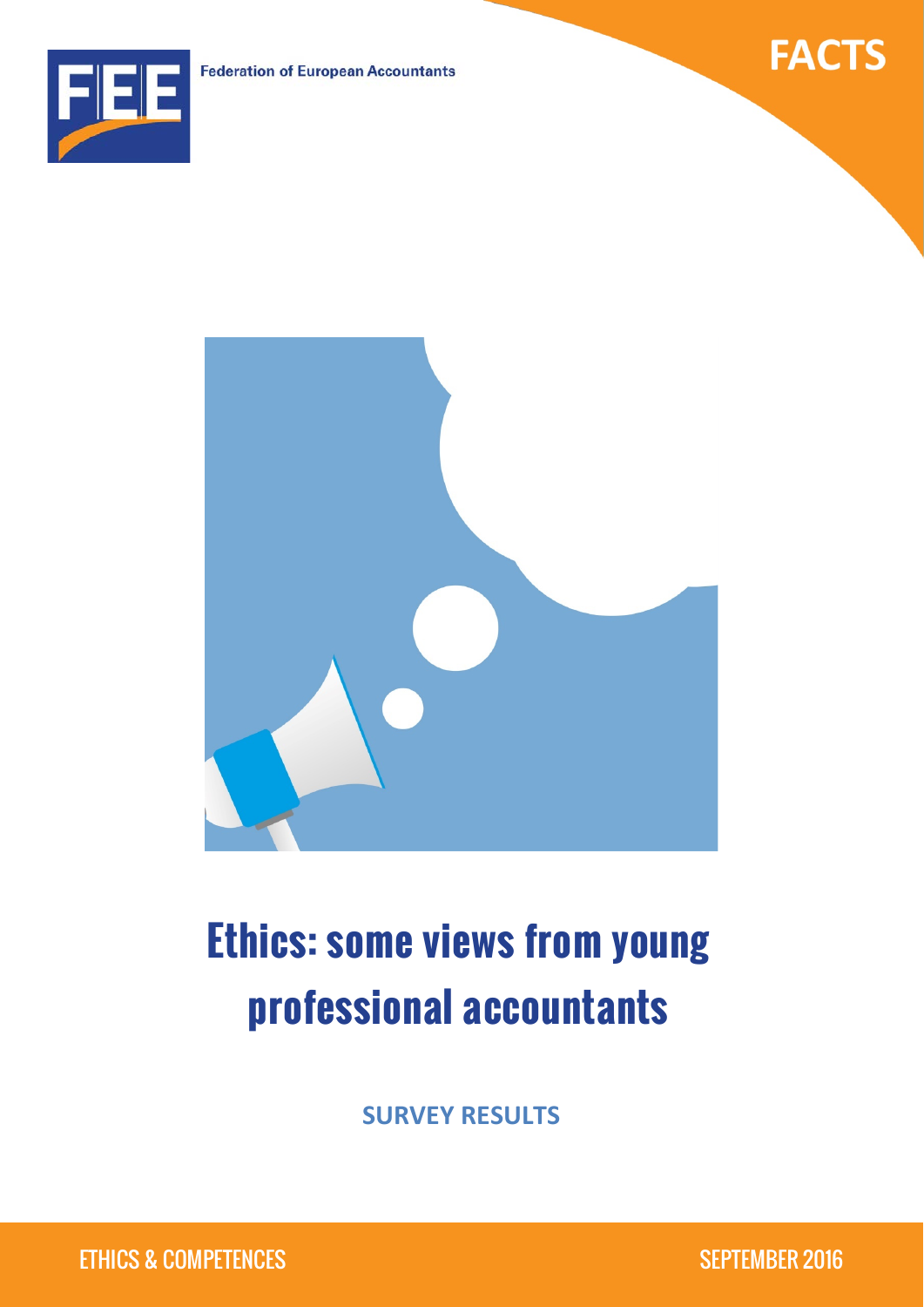## **HIGHLIGHTS**

Ethical behaviour in business is fundamental for public trust and confidence. These are long standing foundations of the accountancy profession. We aim to stimulate debate on the role of ethics in the profession by exploring what 730 young accountancy professionals think about this focus.

Their input gives insight into the reasons why they join the profession, the values that are most important to them, whether they encounter unethical behaviour at work, and ideas as to how they can be better supported in dealing with such situations.

This does not only provide a better understanding of what ethics means for young professional accountant, but give experienced practitioners insight on the crucial role they can play in helping young professionals apply ethical behaviour.

# **Contents**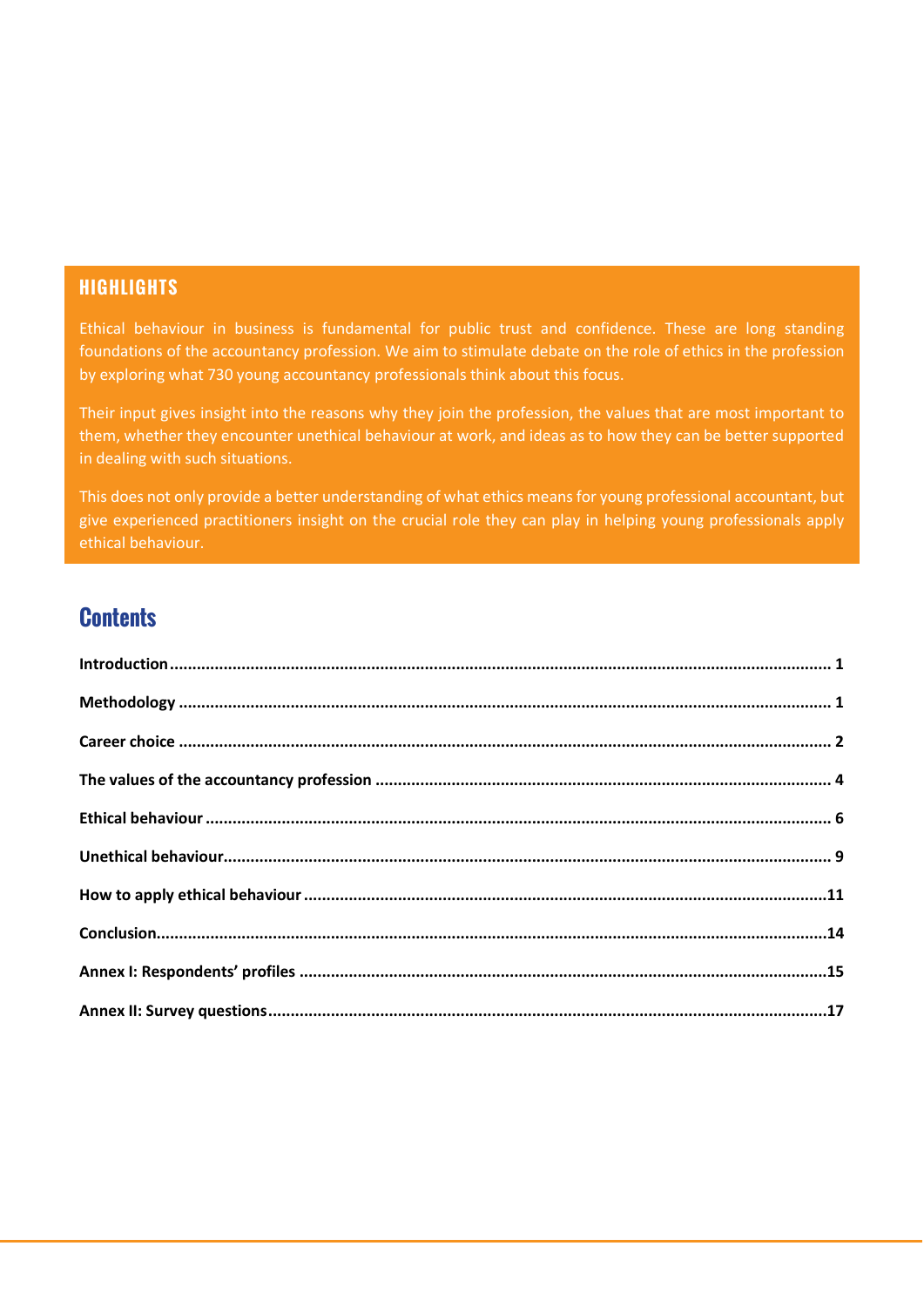# <span id="page-2-0"></span>Introduction

Professional ethics is the bedrock of the accountancy profession. Ethical behaviour in business is fundamental for public trust and confidence. These are long standing foundations of the accountancy profession and we may wonder what young professionals think about this focus. Is it part of the reason why they chose to enter the accountancy profession? Do they experience ethical issues in their roles?

To try to answer these questions, we surveyed 730 young accountancy professionals in Europe. The results give insight into the reasons why they join the profession, the values that are most important to them, whether they encounter unethical behaviour at work, and ideas as to how they can be better supported in dealing with such situations.

The aim of this paper is to share the main results of the survey. It is also to stimulate debate on the role of ethics in the profession and to help obtain a better understanding of what ethics means for young professional accountants. Very few projects have focused on this segment of professionals to date. The survey may also provide useful insight for experienced practitioners on the crucial role they can play in helping young professionals apply ethical behaviour.

The paper starts with a discussion on the career choice of young professionals. It then turns to the values that are associated with the profession and how respondents perceive ethical behaviour. The third and fourth sections focus on whether respondents have experienced unethical behaviour in business and on what kind of assistance they need to help them resolve ethical dilemmas.

# <span id="page-2-1"></span>Methodology

This project is an initiative of the Professional Ethics and Competences Working Party (PEC WP) of the Federation of European Accountants (FEE). In accordance with its mission "standing for trust and integrity", the Federation strives to promote and preserve the integrity of the profession in dealing with issues linked to professional ethics<sup>[1](#page-2-2)</sup>.

When developing the initial survey questions, collecting the responses, and analysing the results, we did not follow a pure scientific method. FEE's objective was not to carry out an academic study, but to open a conversation on the role of ethics in the accountancy profession and to have a sense of what ethics means for young professionals.

Some results are difficult to interpret due to the very heterogeneous nature of the respondents. Certain respondents work in the public sector, others in business or public practice, and their experience as professional accountants is very diverse – from none to fifteen years. Some respondents are qualified as professional accountants and some are not.

A number of respondents' quotes are included in this paper. While some of these are comforting, others are rather confronting and aim to initiate discussions. Nonetheless, it should be kept in mind that these quotes are from individuals and that these ideas are not necessarily shared by other respondents. They should be considered only as illustrative.

<span id="page-2-2"></span><sup>&</sup>lt;sup>1</sup> More information on the PEC WP can be found at:<http://www.fee.be/our-work/ethics.html>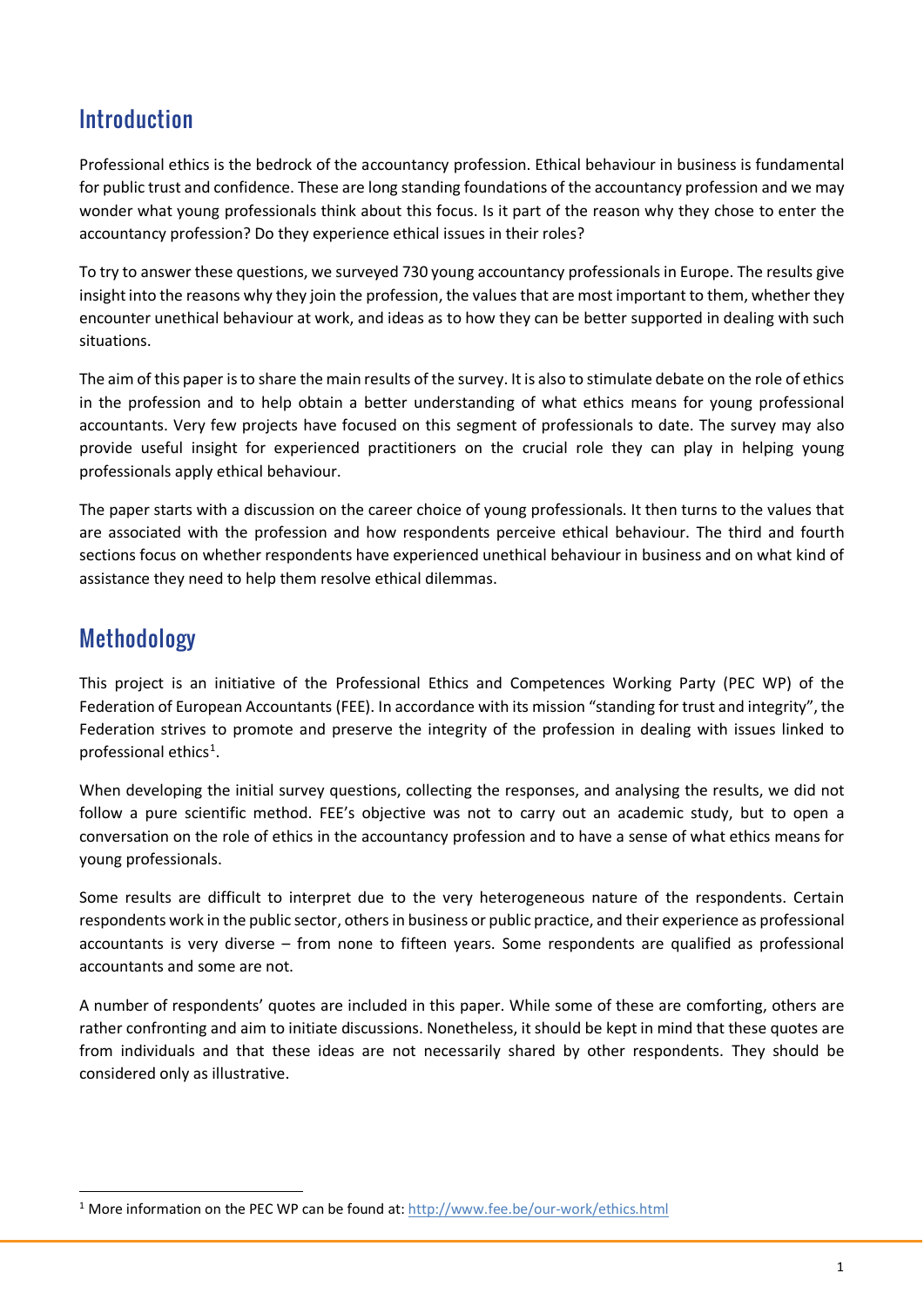# <span id="page-3-0"></span>Career choice

This section explores why young professionals choose a career in accountancy.

## **Presentation of the results**

#### **What were the 3 main reasons why you envisioned this profession for your career?**

| <b>Answer Options</b>                            | 1st main reason | 2nd main reason | 3rd main reason | <b>Response count</b> |
|--------------------------------------------------|-----------------|-----------------|-----------------|-----------------------|
| <b>Good career progression</b>                   | 126             | 158             | 124             | 408                   |
| Interested in the subject<br>matter              | 232             | 86              | 70              | 388                   |
| <b>Open many doors</b>                           | 83              | 116             | 113             | 312                   |
| <b>Good first work experience</b>                | 98              | 74              | 63              | 235                   |
| Be part of a values-driven<br>profession         | 44              | 53              | 72              | 169                   |
| Be part of a regulated<br>profession             | 33              | 57              | 71              | 161                   |
| <b>Structured career path</b>                    | 42              | 55              | 60              | 157                   |
| <b>Work-life balance</b>                         | 33              | 31              | 43              | 107                   |
| <b>International environment</b>                 | 12              | 42              | 49              | 103                   |
| <b>Strong sense of public</b><br><b>interest</b> | 21              | 44              | 33              | 98                    |

For most respondents, the  $1<sup>st</sup>$  main reason for envisioning a career in the profession is an interest in the subject matter. The 2<sup>nd</sup> and 3<sup>rd</sup> main reasons are the career progression opportunities available.

Many respondents chose the accountancy profession for reasons that are related to the ethical side of the profession. For example, 169 respondents chose "be part of a values-driven profession" as one of their three main reasons for pursuing a career in accountancy.



#### ARE YOU HAPPY WITH YOUR CAREER CHOICE SO FAR?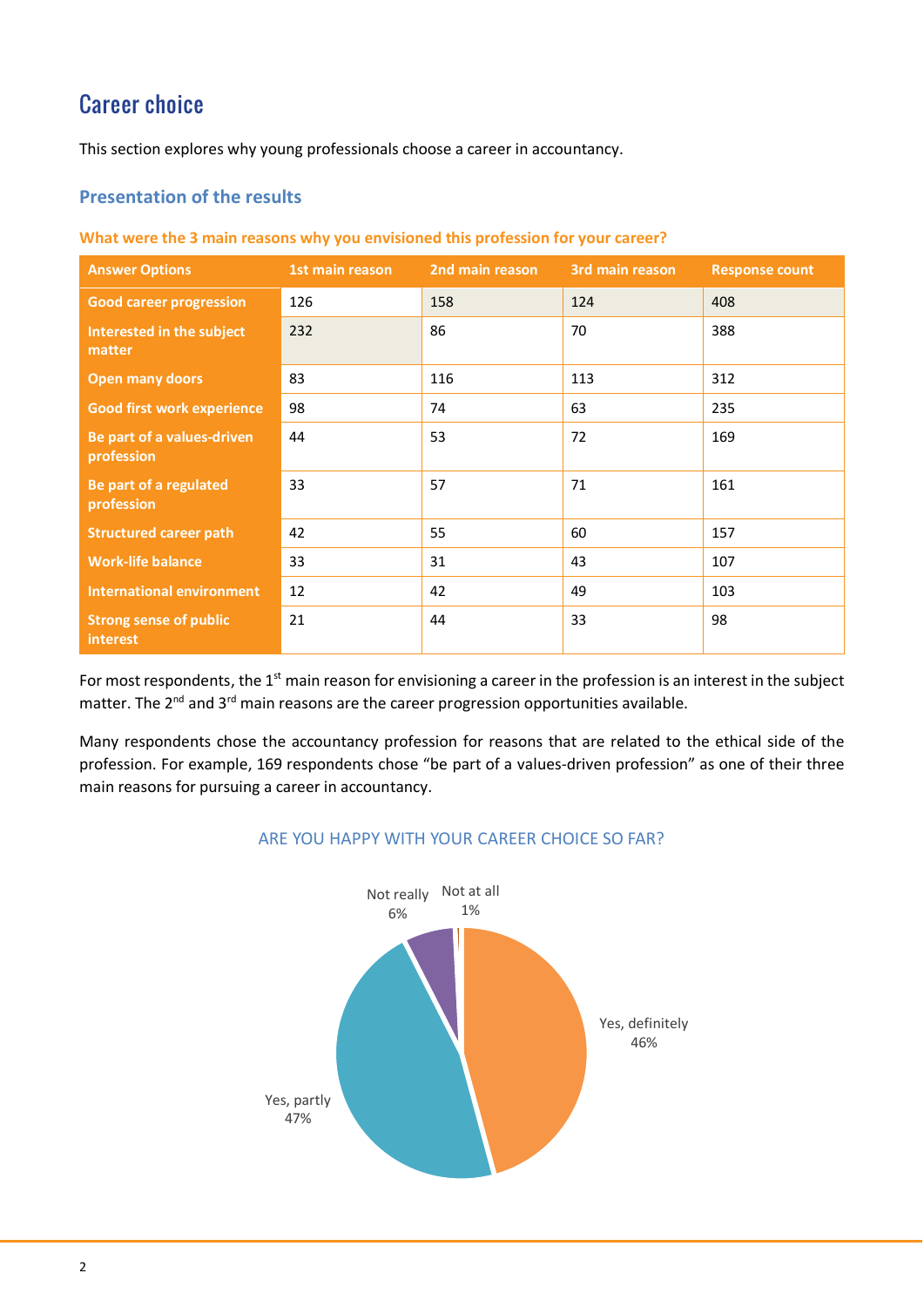On a positive note, 46% of respondents are definitely happy with their career choice, and 47% are partly happy. Only 7% of respondents are not happy with their choice.

Aside from filling in the multiple-choice question, respondents could provide comments to explain their answers, which 131 respondents did.

- Of the respondents indicating being definitely happy with their career choice, 42 commented. The most recurrent explanation is the availability of career opportunities in the profession.
- Of the respondents indicating being partly happy with their career choice, 65 commented. The most recurrent explanation for not being completely happy is the absence of a satisfactory work life balance. To a lesser extent there is also a level of dissatisfaction with the level of remuneration in combination with the unsatisfactory work life balance.
- Of the respondents indicating being not really happy with their career choice, 22 commented. There is no clear recurring explanation.
- Of the respondents indicating being not at all happy with their career choice, only three commented. The explanations for their job dissatisfaction are low remuneration combined with the absence of a good work-life balance, and dissatisfaction with their management.



## IN YOUR COUNTRY, ARE THERE CAREER OPPORTUNITIES AVAILABLE FOR ACCOUNTANCY PROFESSIONALS?

28% of respondents believe there are a lot of career opportunities. Furthermore, 42% and 23% of respondents believe this is sufficiently or partly the case. Less than 10% of respondents believe there are not really any or not any career opportunities at all.

It is worth mentioning that the proportion of respondents who indicated they had a lot of career opportunities is significantly lower when they are not a member of an institute (20% vs. 30%).

## **Our take**

We are encouraged by the fact that over 90% of the respondents are completely or partly happy with their career choice. Another positive result is that around two thirds of the respondents believe there are either sufficient or a lot of career opportunities.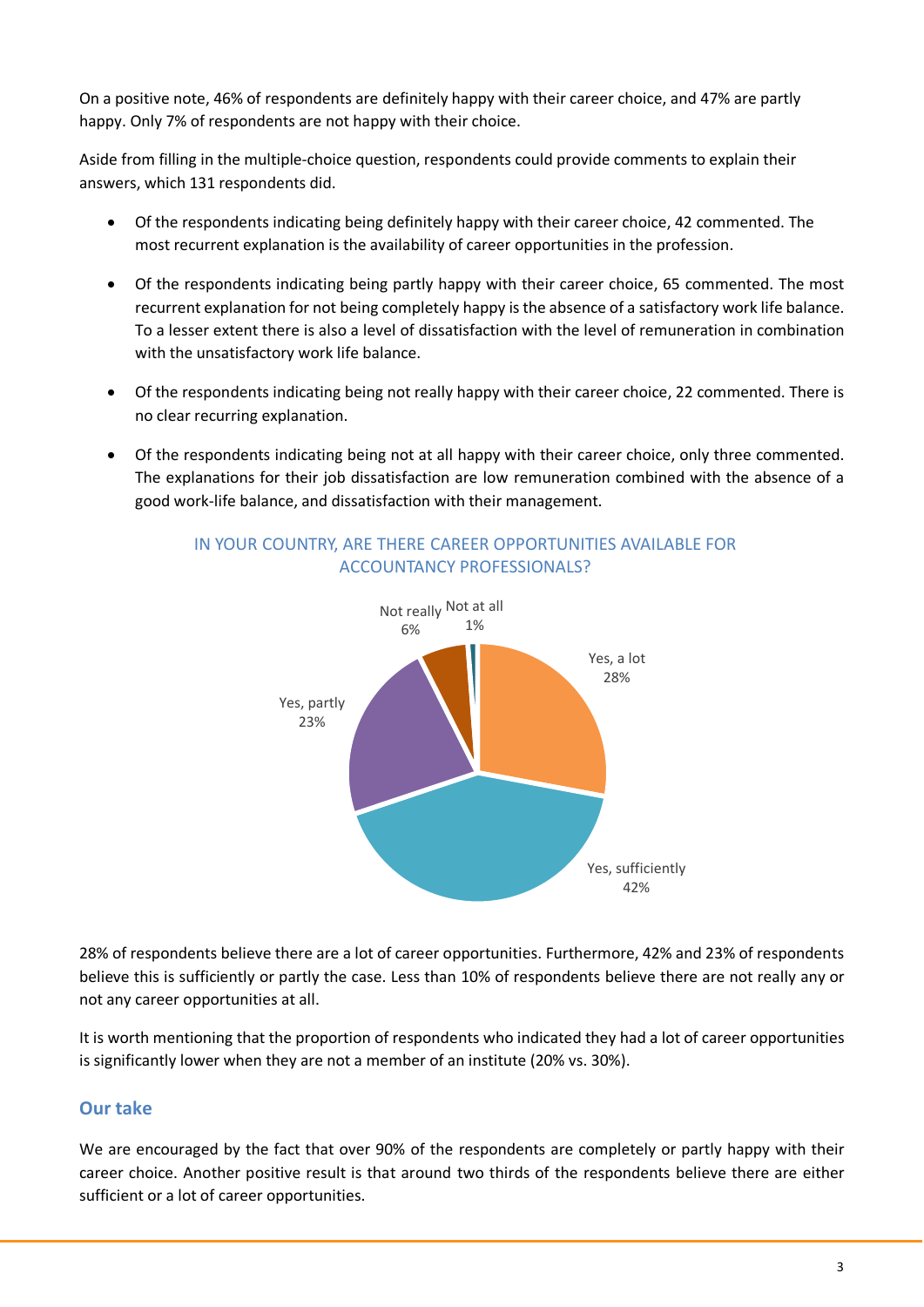These results show that the accountancy profession can provide an interesting and satisfying career for young professionals. However, certain comments by those that are less satisfied with their career choice indicate that there is still room for improvement, in particular with regards to work-life balance.

**This section shows that the accountancy profession provides lots of career opportunities across Europe. For many respondents, the role of ethics plays an important reason for joining the profession, but is not the main one.**

# <span id="page-5-0"></span>The values of the accountancy profession

This section explores what young professionals think about the values of the profession.

### **Presentation of the results**



Respectively, 39% and 52% of the respondents believe that the accountancy profession is very much, or at least to some extent, values-driven. Thus, the majority largely agrees that values play an important role in the profession. But what are those values?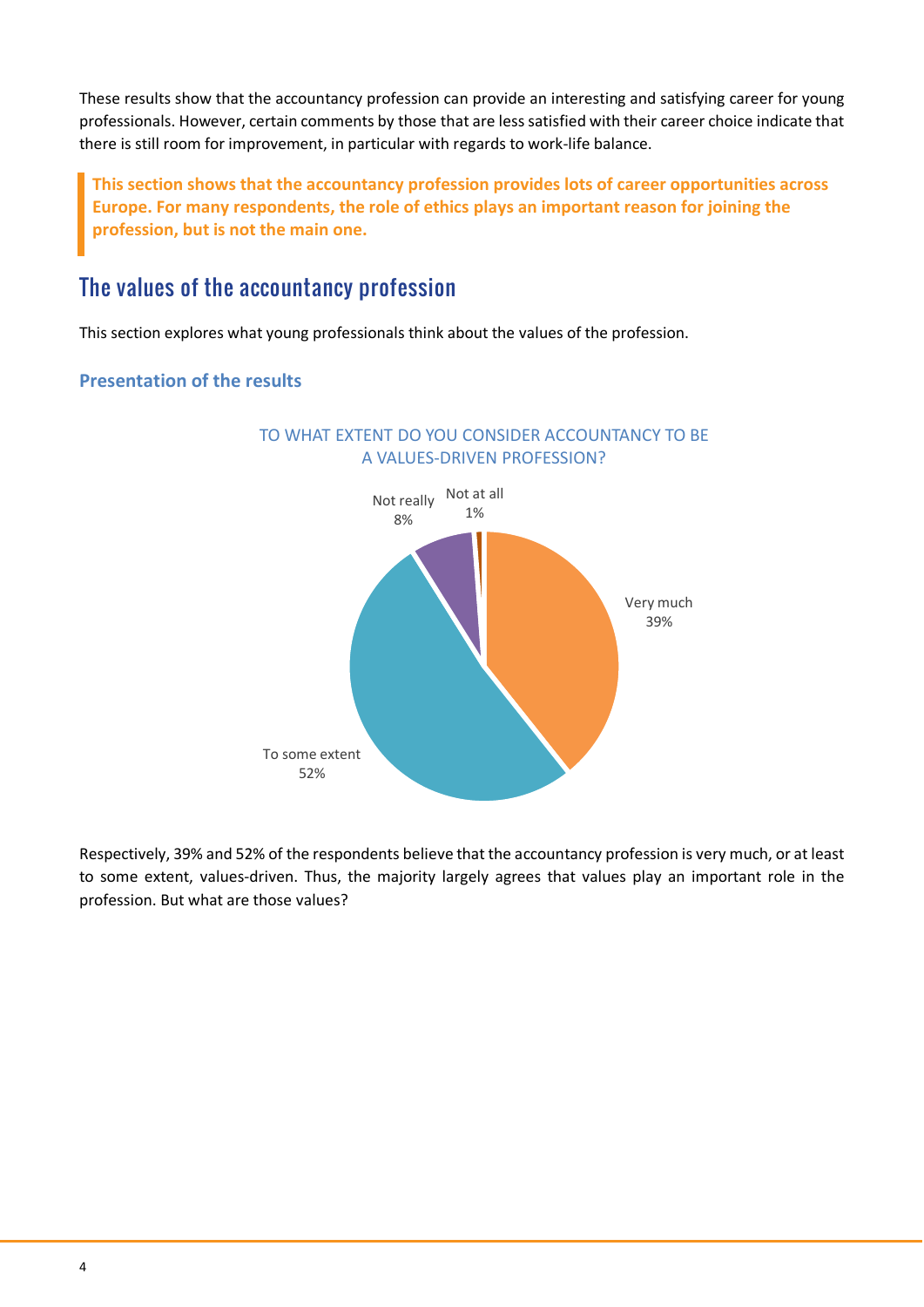#### **According to you, what are the most important values of the accountancy profession?**

| <b>Answer Options</b>                                                                            | 1st most<br>important | 2nd most<br>important | 3rd most<br>important | <b>Response count</b> |
|--------------------------------------------------------------------------------------------------|-----------------------|-----------------------|-----------------------|-----------------------|
| <b>Professional competence</b>                                                                   | 239                   | 155                   | 81                    | 475                   |
| <b>Integrity</b>                                                                                 | 214                   | 96                    | 59                    | 369                   |
| <b>Ethical behaviour</b>                                                                         | 35                    | 78                    | 89                    | 202                   |
| <b>Professional behaviour</b>                                                                    | 36                    | 64                    | 80                    | 180                   |
| Independence                                                                                     | 32                    | 52                    | 88                    | 172                   |
| <b>Objectivity</b>                                                                               | 21                    | 68                    | 73                    | 162                   |
| <b>High commitment to get</b><br>things right                                                    | 38                    | 50                    | 47                    | 135                   |
| <b>Team effort towards a</b><br>common goal                                                      | 21                    | 29                    | 24                    | 74                    |
| <b>Commitment towards public</b><br>interest                                                     | 14                    | 16                    | 29                    | 59                    |
| Placing the interests of the<br>company/organisation/<br>accountancy firm above<br>personal ones | 8                     | 14                    | 20                    | 42                    |
| Placing the interests of clients<br>above personal ones                                          | 6                     | 15                    | 17                    | 38                    |

Most respondents chose professional competence as either their first or second most important value. Integrity is the second most important value, and ethical behaviour is ranked as the third most important.

These results are not surprising as professional competence and integrity are two of the five fundamental principles to which professional accountants adhere – as per the Code of Ethics of the International Ethics Standards Board for Accountants (IESBA)<sup>[2](#page-6-0)</sup>.



### DO YOU THINK THAT YOU CONTRIBUTE TO SERVING THE PUBLIC INTEREST?

<span id="page-6-0"></span>2 <https://www.ethicsboard.org/iesba-code>

The five fundamental principles include integrity, objectivity, professional competence and due care, confidentiality, professional behaviour.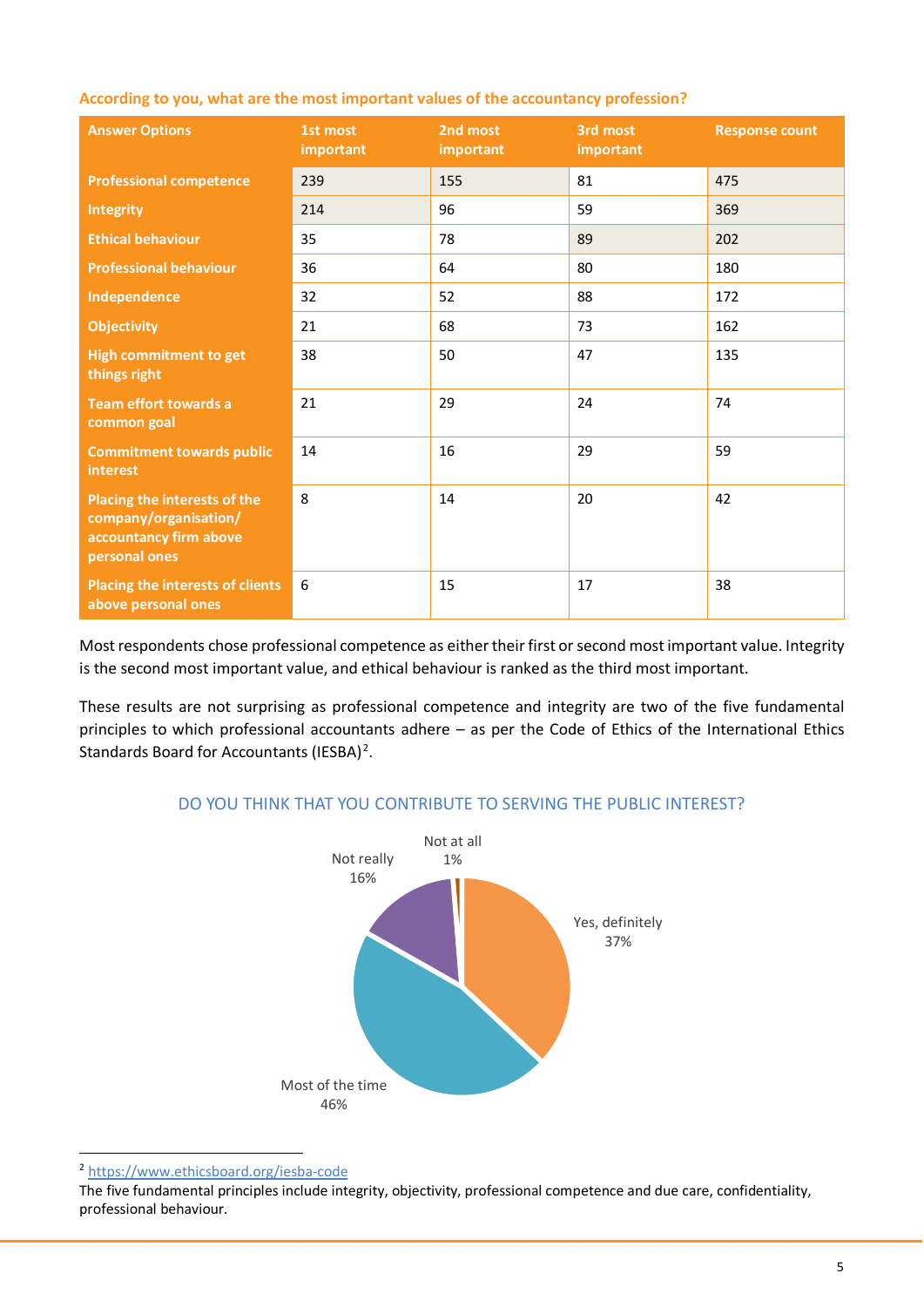37% of respondents believe to be contributing to serving the public interest. Only 1% think the opposite. The greatest proportion of respondents (46%) believe to be contributing to serving the public interest most of the time.

Aside from filling in the multiple-choice question, respondents could provide comments to explain their answer. 68 respondents did so. A number of such comments are presented below to provide an indication as to why respondents chose a particular answer:

- Yes, definitely: "Accountants assist to eliminate or reduce corruption"; "Public interest is the basis of our work and hence also the basis of my daily work".
- Most of the time: "We protect the shareholders of a company from being misled. This leads to sensible investment, the protection of jobs, and therefore the protection of the public interest"; "For too many involved persons it's the money that motivates and not all the other noble objectives"; "Accountants or auditors contribute to serving the public interest, whilst tax advisors sometimes do not in my opinion"; "Auditors can't be independent if the client pays their fees".
- Not really: "Most of the time, we put the interests of clients above everything else which leads to unprofessional decision-making"; "In practice much time is spent on trying to hide anything that might appear negative about the firm from the shareholders and the public."
- Not at all: "The current audit set-up means senior management puts pressure on accountants not to do their best to accurately reflect financial performance".

### **Our take**

The positive response to the question on whether the profession is values-driven highlights that young professionals feel that they are part of a profession where values are strategically important.

We welcome that most respondents believe that through their work they do contribute to serving the public interest. However, comments provided by some respondents indicate that there is an ongoing challenge of reconciling the public and the client's interest, with some respondents referring to financial pressure.

**This section shows that young professionals recognise accountancy as a values-driven profession. In particular, professional competence, ethical behaviour and integrity feature among the most important values. The results show that most respondents believe they are either definitely, or most of the time, contributing to serving the public interest.**

# <span id="page-7-0"></span>Ethical behaviour

This section explores what ethical behaviour constitutes for young professionals and how it is experienced in practice.

## **Presentation of the results**

Via an open question, respondents clarified what constitutes ethical behaviour for them.

For several respondents, ethical behaviour is "acting in accordance with laws, ethics codes or values". Ethical behaviour is also considered to be "about doing the right thing in all circumstances". One respondent notes that "Ethical behaviour is trying to do the right thing, even when no one is watching or monitoring." The 'right thing' can be acting with integrity, objectivity, independence, or honesty.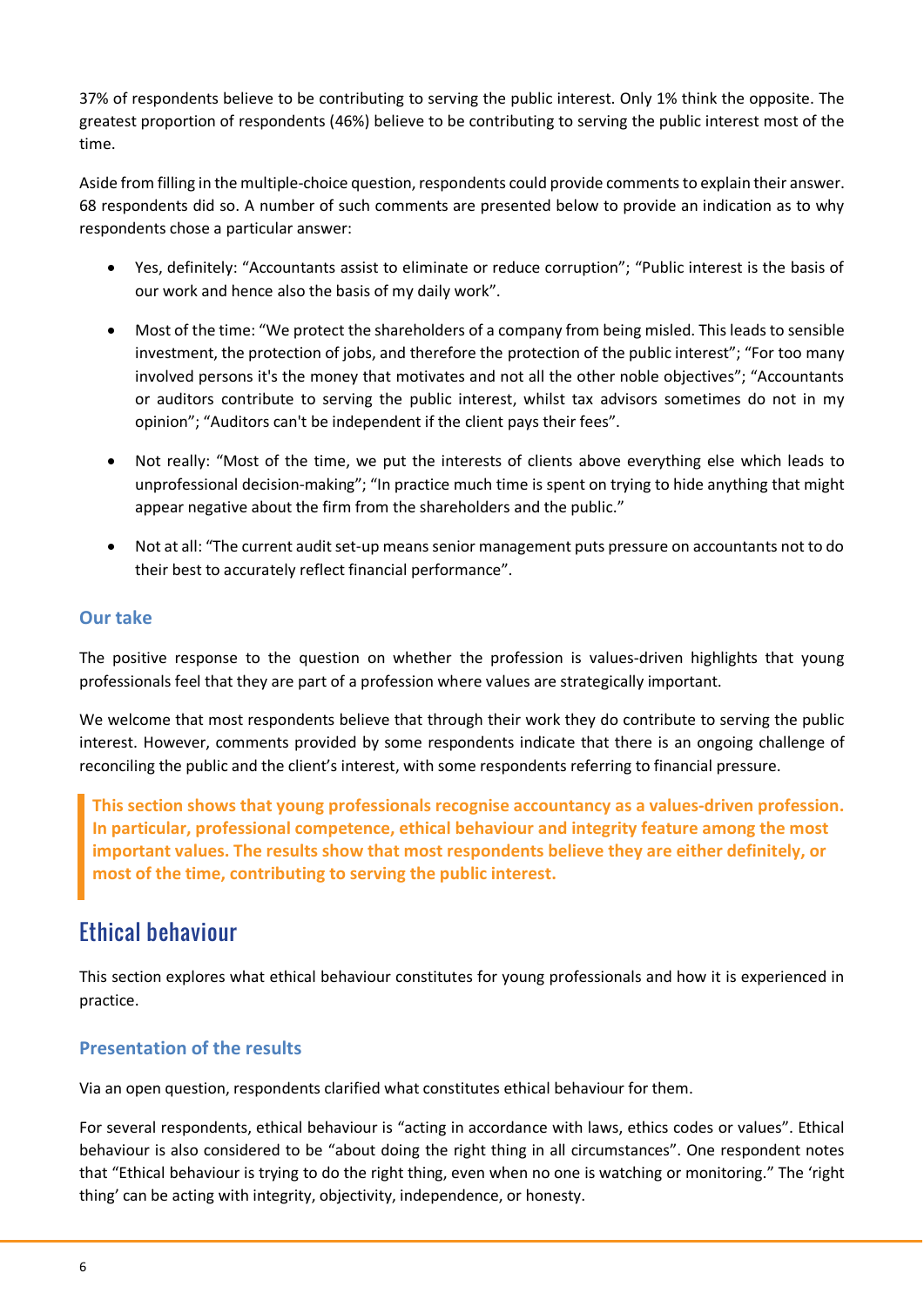Acting in accordance with the law or with ethics is not always considered to be the same thing. For example, for one respondent "Ethical behaviour is when I respect the written laws and the moral laws at the same time. In my opinion, if you respect only the written laws, [...] [the] situation would be legal, but not necessarily ethical."[3](#page-8-0)

What is considered to be ethical behaviour can vary from person to person, or from organisation to organisation.



35% of the respondents believe to have always the same understanding of ethical behaviour as their workplace. For 52% of respondents, this is the case most of the time. However, for a minority, ethical behaviour is sometimes not (11%) or not at all (2%) understood in the same way.

Aside from filling in the multiple-choice question, respondents could provide comments to explain their answer. 54 respondents did so. A number of such comments are presented below to provide an indication as to why respondents chose a particular answer:

- Yes, always: "If not, I wouldn´t be working in this company anymore"; "My organisation taught me ethical behaviour and why this is so important".
- Most of the time: "I worked with companies which seemed to give high importance to ethics, others not"; "My firm upholds high standards of ethical behaviour in our main processes, but there are times where I take a different point of view"; "I think that ethical behaviour is important, my firm thinks in the same way and encourages good behaviour".
- Sometimes not: "Chiefs are money-driven"; "Commercial values always appear to overrule the integrity principle. The detailed regulations make these deviations possible in the sense that 'what is not forbidden is allowed'".
- Not at all: "For me ethical behaviour is doing the right thing, for them it's being perceived to do the right thing"; "My boss likes the 'border line' clients/situations because he believes that working with such clients generates a lot of money".

<span id="page-8-0"></span><sup>&</sup>lt;sup>3</sup> In a time of public debate over certain tax avoidance activities, it is interesting to observe that young professionals believe that ethical behaviour goes further than simply respecting the law.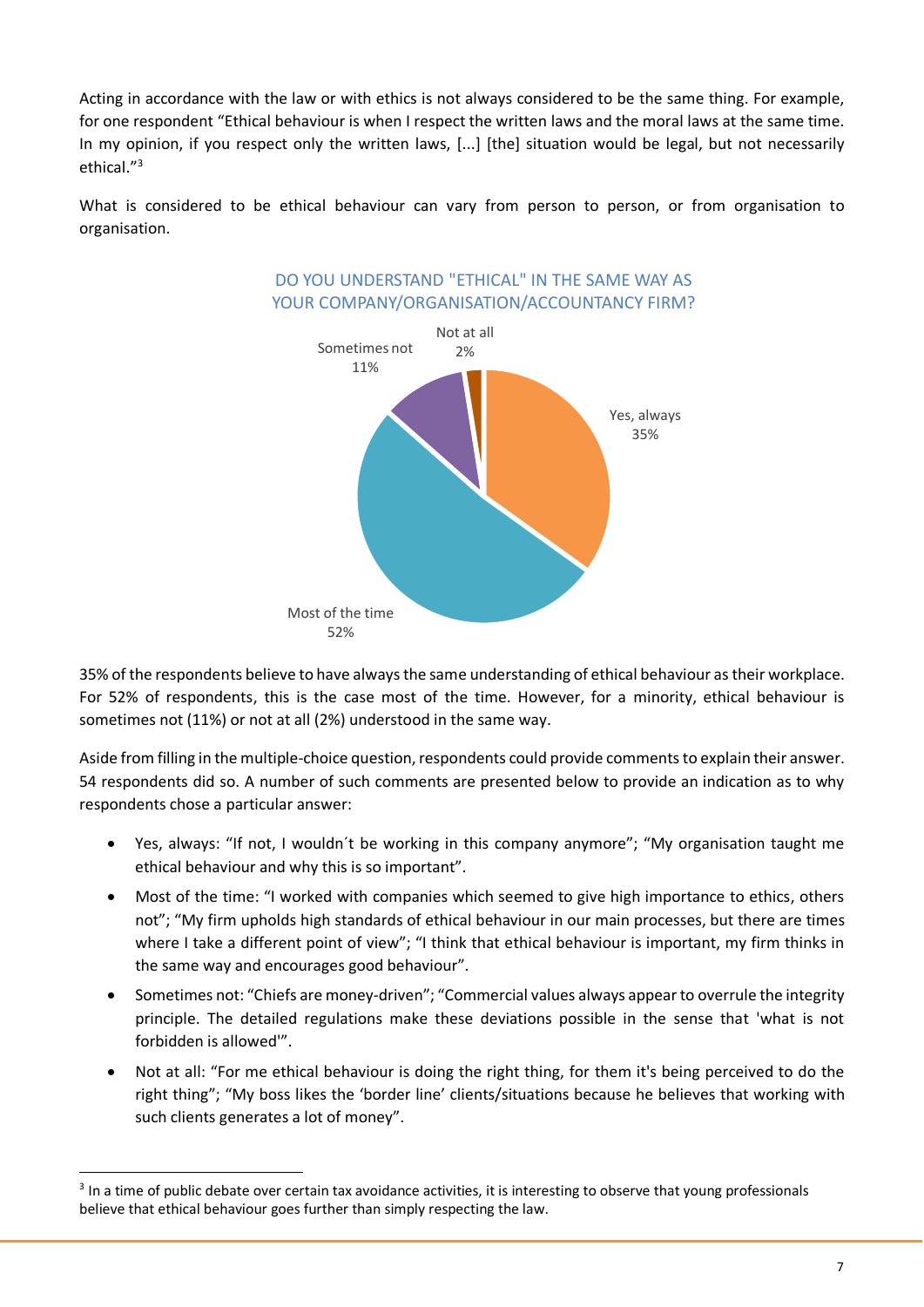Young practitioners learn about ethics and have their own views and ideas about it. However, is good ethical behaviour sufficiently applied in practice?



69% of the respondents indicate that either definitely, or in some situations, there is a need to behave more ethically in their day to day job. The proportion of respondents believing that this is not at all or not really the case amounts to 4% and 27% respectively.

Aside from filling in the multiple-choice question, respondents could provide comments to explain their answer. 47 respondents did so. A selection of such comments are presented below to provide an indication as to why respondents chose a particular answer:

- Not at all: "Until now I always tried to do my best to be ethically correct"; "In my opinion we act ethically every day".
- Not really: "We're already very ethical"; "Ethics have always been a big thing".
- Yes, in some situations: "Because of time pressure, sometimes the easy way to do things will be chosen"; "It is often more comfortable to do things in the fast way"; "Generally, I am not faced with a significant number of ethical dilemmas, however, I believe that everyone has the capability to act more ethically".
- Yes, definitely: "The common sense seems to be: 'There can be no late findings in an audit' or 'Even though it would be required by standards, the client will never take this adjustment. Don't you know how important this client is for our own financials!' - this really shocks me over and over again".

### **Our take**

The results of this section show that there is always room to improve ethical behaviour in the workplace. The comments reveal that some respondents deplore the focus of their firm and/or company on profits or on compliance with the law instead of on ethical behaviour. Furthermore, several respondents consider time pressure as a stumbling block for ethical behaviour.

Some respondents touch upon compliance with the law and argue that simple compliance with the law may fall short of expectations around ethical behaviour.

We share this point of view. Integrity is one of the fundamental principles of ethics and involves going further than mere compliance with laws and regulations. Through its projects, the Federation aims to promote ethical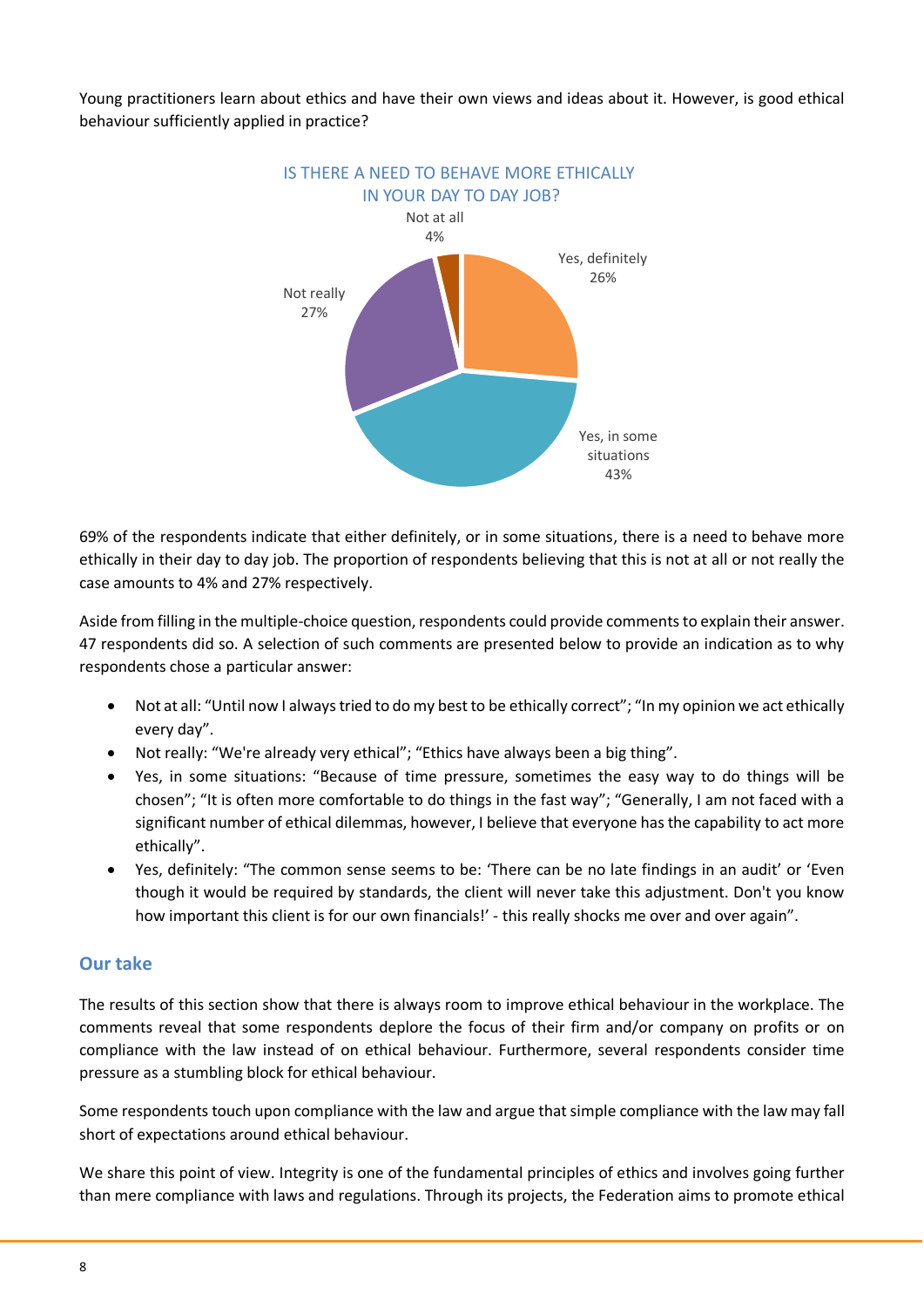behaviour in the profession. Integrity of our profession is the bedrock of our license to operate. For example, in our *Discussion Paper on Integrity* (2009), we promote integrity in professional life and provide a number of practical suggestions to this end.[4](#page-10-1)

**Ethical behaviour is associated with acting in accordance with values and doing the right thing under all circumstances. Respondents understand ethical behaviour in the same way as their workplace in most cases. However, they also believe there is a need to improve the application of ethics on the job.** 

# <span id="page-10-0"></span>Unethical behaviour

This section explores types of unethical behaviour and with whom it is experienced.

## **Presentation of the results**



#### DO YOU OBSERVE UNETHICAL BEHAVIOUR IN YOUR JOB?

Almost half of the respondents report rarely (32%) or never (17%) observing unethical behaviour in their job. However, nearly a fifth experience it frequently or even every day. This shows that young professionals are likely to be exposed to unethical behaviour. This question can also be seen as highly subjective and therefore interpreted in different ways.

The percentage of respondents saying that they do not observe unethical behaviour fluctuates in the different charts of this section (from 17% to 24% and 25%). These differences are due to inconsistent responses received. The more concrete the question is (with a list of types of unethical behaviour encountered or a list of possible counterparts), the less the respondents report as having encountered unethical behaviour.

<span id="page-10-1"></span> <sup>4</sup> This publication can be found at[: http://www.fee.be/library/list/37-ethics/590-integrity-in-professional-ethics-a](http://www.fee.be/library/list/37-ethics/590-integrity-in-professional-ethics-a-discussion-paper-missing-link.html)[discussion-paper-missing-link.html](http://www.fee.be/library/list/37-ethics/590-integrity-in-professional-ethics-a-discussion-paper-missing-link.html)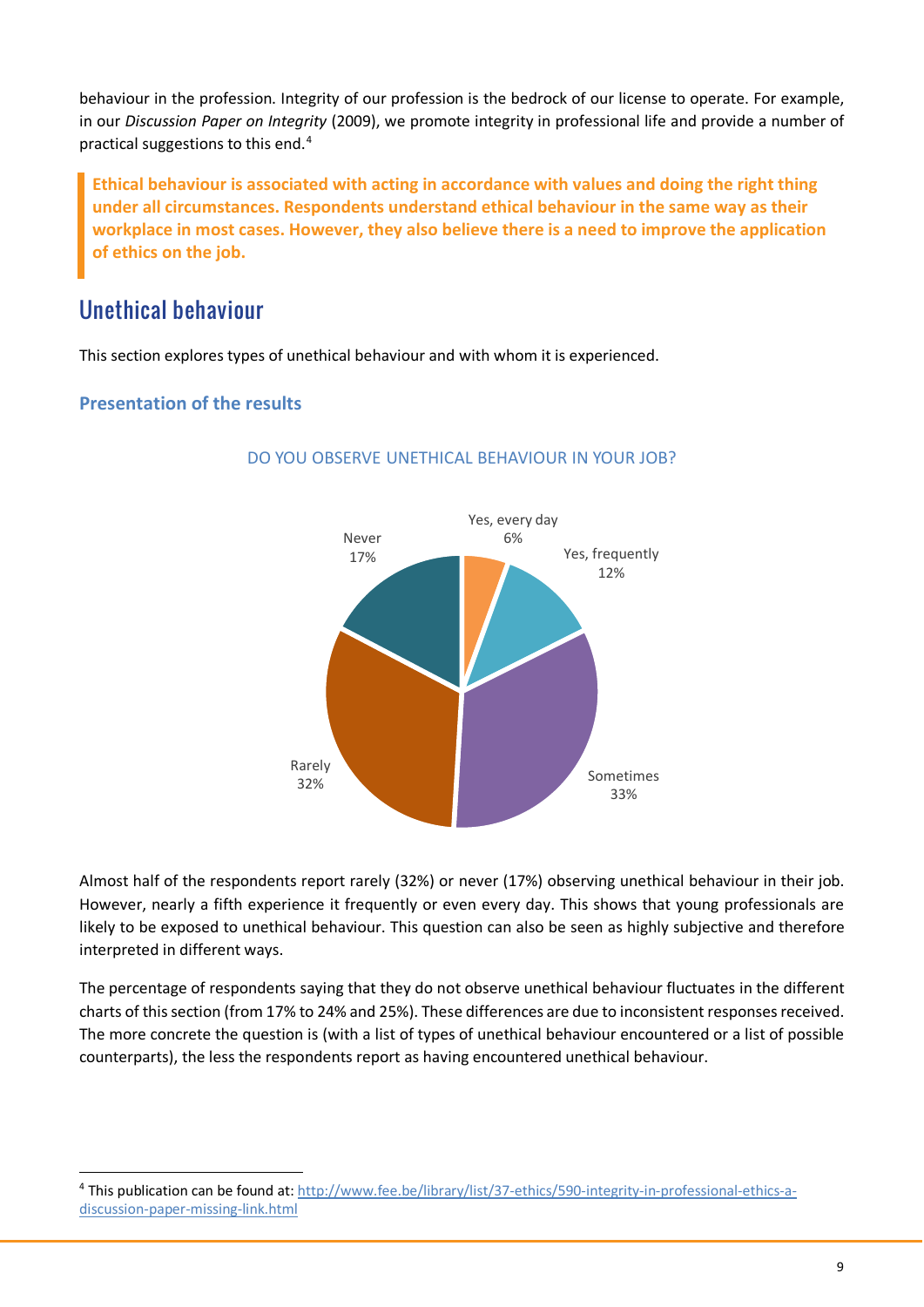The proportion of respondents that never experience unethical behaviour is significantly higher when they are not part of an institute (24% vs. 14%), which may mean that they are less cognisant of unethical behaviour issues. To better prepare practitioners for how to deal with such situations, it is important to know what kind of unethical behaviour they are observing.



## WHAT KIND OF UNFTHICAL BEHAVIOUR DO YOU OBSERVE? (MULTIPLE ANSWERS POSSIBLE)

Unethical behaviour comes in many forms. 44% of young professionals seem to observe conflicts of interest and a further 42% to witness rules, regulations, or procedures not being properly followed. Furthermore, around a quarter of the respondents report witnessing the manipulation of information (27%), undue pressure (27%), and/or professional misconduct (23%).

Respondents working in an accountancy firm report significantly more to have observed undue pressure or conflicts of interests than manipulation of information. On the other hand, respondents working in a private sector company indicate significantly more to have observed manipulation of information than undue pressure. Overall, respondents in a private sector company report proportionally significantly more to have witnessed manipulation of information than their peers in an accountancy firm (32% vs. 22%).



#### WITH WHOM DO YOU OBSERVE UNETHICAL BEHAVIOUR? (MULTIPLE ANSWERS POSSIBLE)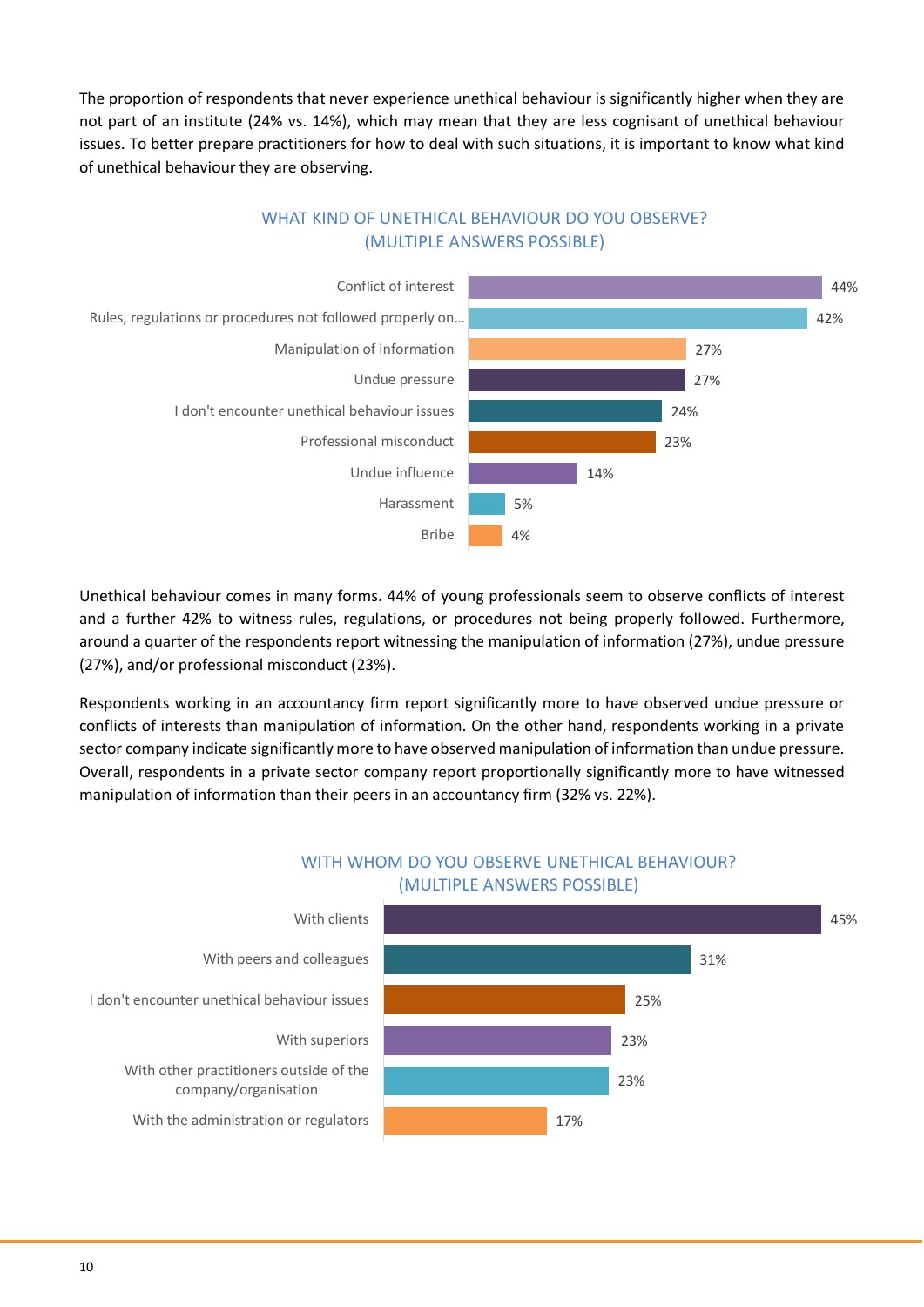Almost half of the respondents (45%) report observing unethical behaviour by clients. This makes clients the most chosen answer. Respondents also report observing unethical behaviour with peers and colleagues (31%), superiors (23%), and other practitioners outside the company/organisation (23%). Moreover, the administration or regulators are also reported as behaving unethically according to a substantial minority (17%).

## **Our take**

As mentioned above on methodology, some results are difficult to interpret. It is particularly true for this section on unethical behaviour. Unethical behaviour can be understood in very different ways by a population of respondents that is not homogeneous with diverse profiles, backgrounds, cultures and experiences. Helping young practitioners dealing with unethical behaviour remains an important challenge for the accountancy profession. The following section provides some insight into how this can be addressed.

**This section shows that young professionals are likely to face unethical behaviour. Such behaviour can take many forms and can come from different parties. Respondents mostly observe unethical behaviour in the form of conflicts of interest and intentionally not properly following rules, regulations or procedures. Clients are most widely cited as displaying unethical behaviour.**

# <span id="page-12-0"></span>How to apply ethical behaviour

**Presentation of the results**

The previous section showed that young professionals are likely to observe unethical behaviour. This section looks at how respondents believe they could be better prepared for behaving ethically.



# WHAT IS THE BEST WAY TO LEARN HOW TO BEHAVE ETHICALLY?

More than half of the respondents (57%) believe that a mix of different methods should be considered in order to learn how to behave ethically. Almost a fifth of respondents (18%) give preference to personal education as a means to learn ethical behaviour. Practical experience and structured training are each perceived by around 10% of the respondents as the best way to learn ethical behaviour. Only 3% believe ethical behaviour could not be learnt.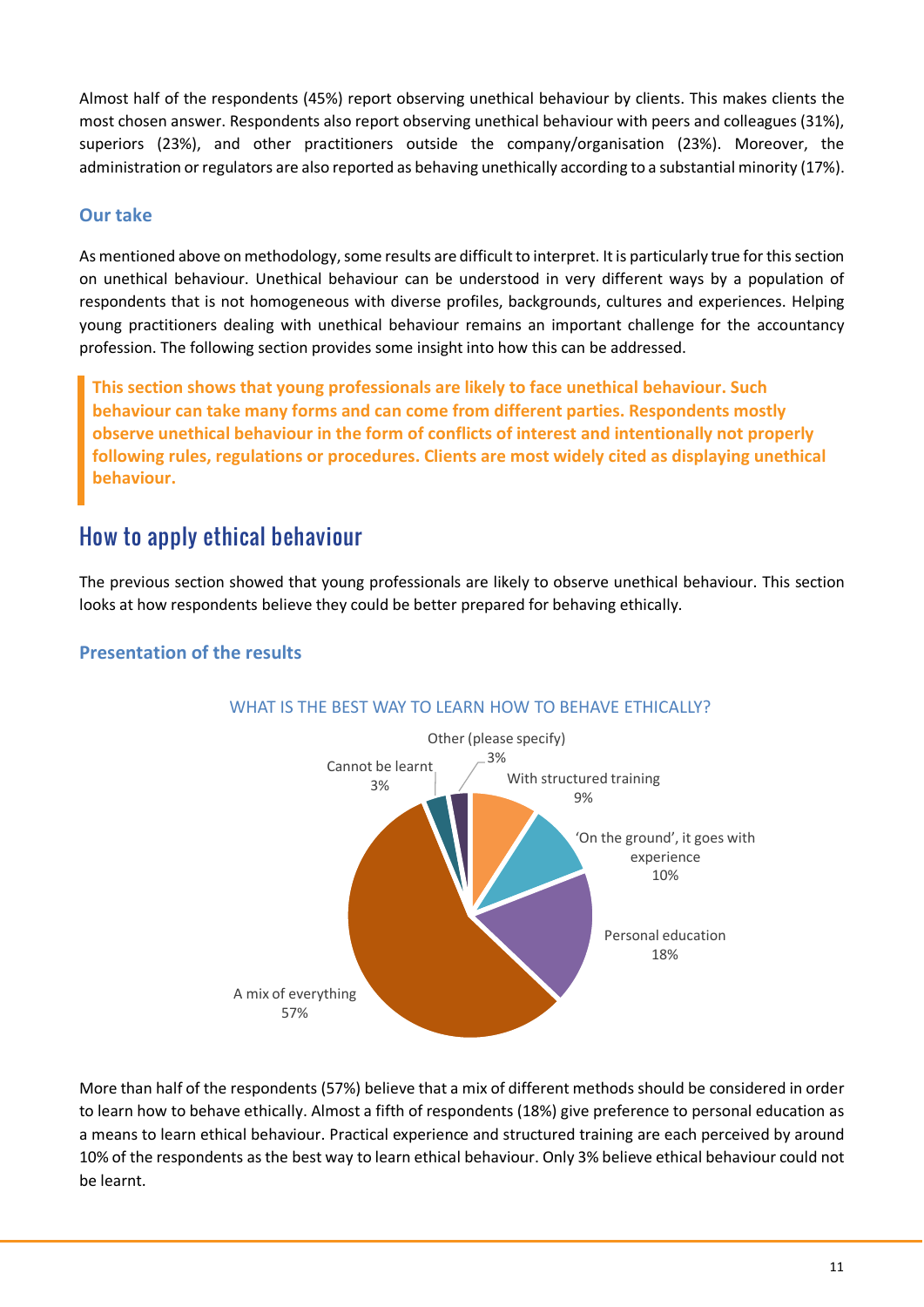#### **With regards to ethics, how relevant has been the training you have received so far?**

| <b>Answer Options</b>               | Very relevant | <b>Relevant</b> | Not relevant | Not applicable |
|-------------------------------------|---------------|-----------------|--------------|----------------|
| <b>Training in higher education</b> | 183           | 265             | 88           | 14             |
| Training on the job                 | 205           | 256             |              | 14             |

Over 80% of respondents consider that their training received in higher education and also on the job to be either relevant or very relevant. There is not a big difference in the relevance ascribed to both types of training.

The proportion of respondents that do not consider their training as relevant is significantly greater when respondents are not a member of an institute (17% vs. 10%).

This highlights that training by itself might not be sufficient to help young professionals to overcome challenges related to unethical behaviour. Support throughout their career is also important.



58% of the respondents feel they are sufficiently supported in their job to deal with unethical behaviour. However, 22% of the respondents feel they are not sufficiently supported in their job and 20% has no opinion.

Aside from filling in the multiple-choice question, respondents could provide comments to explain their answer. 47 respondents did so. A selection of such comments are presented below to provide an indication as to why respondents chose a particular answer:

- Yes: "I am always advised by my superiors to do the most ethical thing in a situation"; "There is a supporting structure in place that takes ethics issues extremely seriously."
- No: "For an employee, it's hard to go against the opinion of an employer"; "It remains difficult to report unethical behaviour."
- No opinion: "Formally yes, there are codes which are perfectly written to encourage ethical behaviour. But culture on the job is not really like the principles in the codes of conduct."; "Too much variety. Sometimes yes, but also sometimes no."

There are different tools available to help practitioners apply ethical behaviour at work.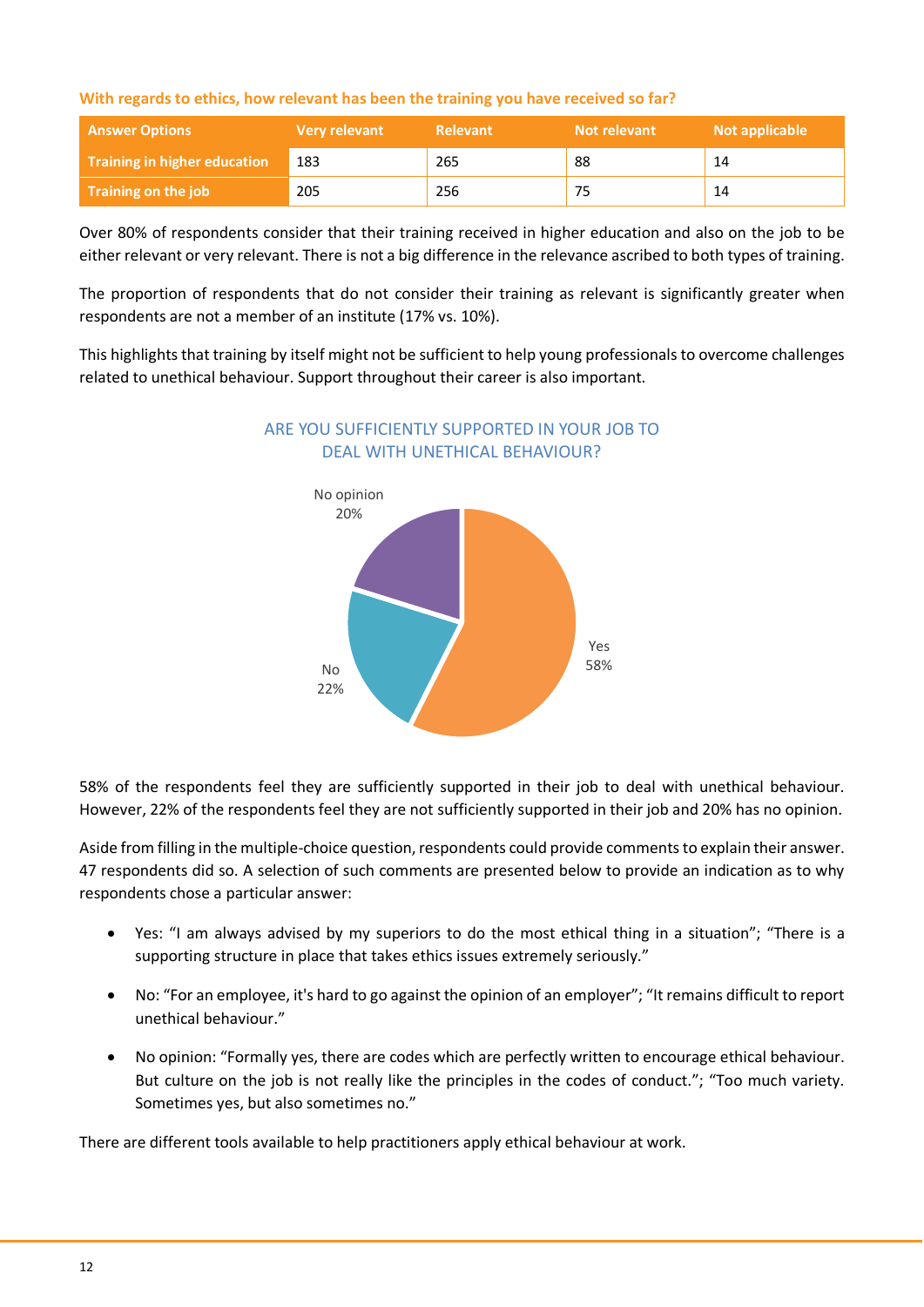## WHAT DO YOU NEED TO HELP YOU APPLY ETHICAL BEHAVIOUR? (MULTIPLE ANSWERS POSSIBLE)



Most respondents appreciate practical guidance (44%) or mentoring (43%) to allow them to solve an ethical question. Furthermore, training (34%) and a helpdesk (30%) are perceived as useful tools.

Practical guidance can take the form of, or be based on, a code of ethics. The Code of Ethics for Professional Accountants from the International Ethics Standards Board for Accountants (IESBA) is the best-known code of ethics at an international level.



Almost all respondents (94%) consider it important for the profession to have a code of ethics. However, 33% are unaware that the profession is governed by the IESBA Code of Ethics. It is worth noting that managers working in an accountancy firm are significantly more aware of the IESBA Code than senior team members (i.e. those immediately below manager level).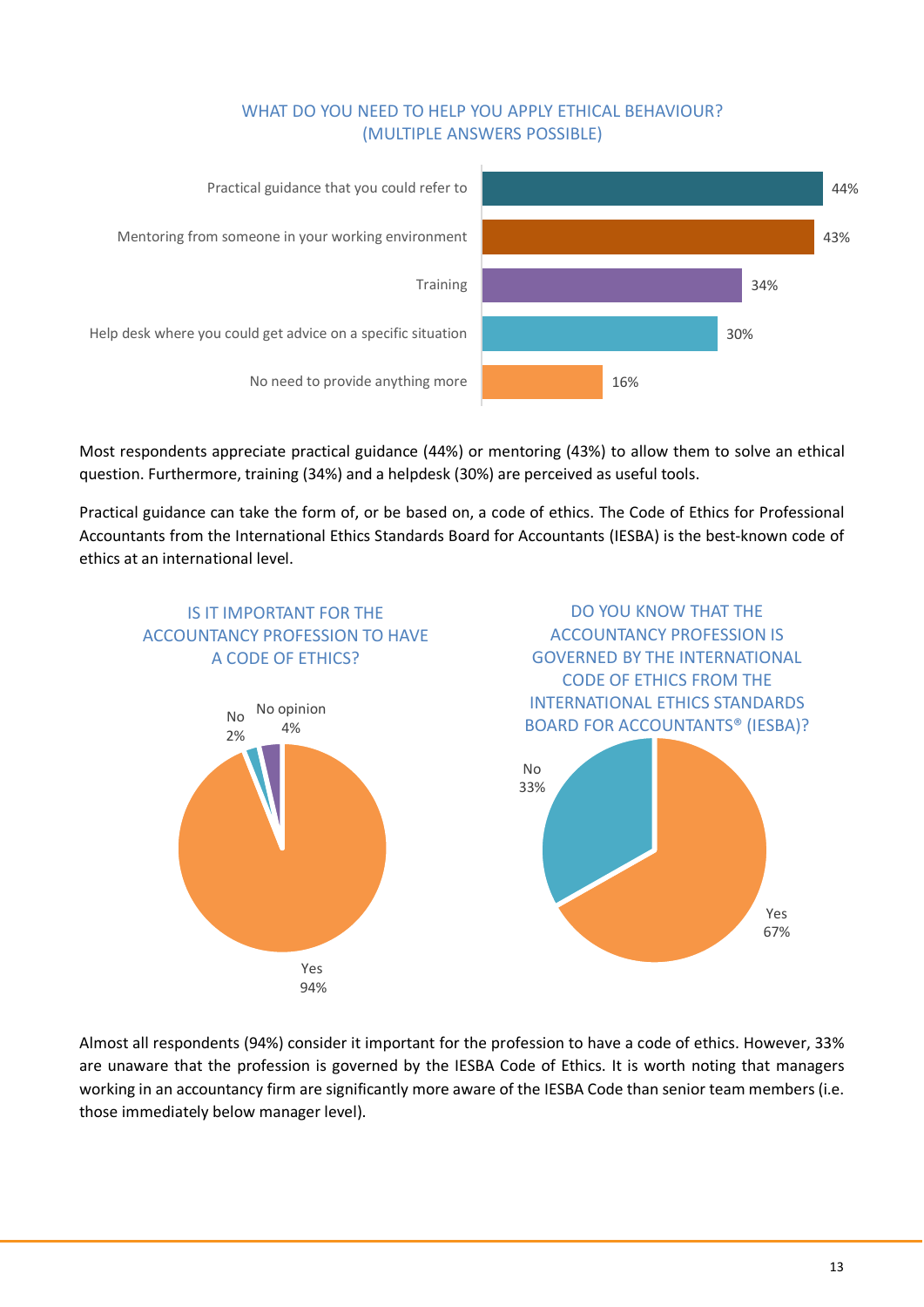## **Our take**

While most respondents feel sufficiently supported in their job, there is room for improvement to increase support for young professionals when dealing with unethical behaviour. This is particularly important given the substantial minority of respondents that are daily (6%) or frequently (12%) encountering unethical behaviour in their job (see above).

As useful support, young professionals need tools to deal independently with unethical behaviour (guidance, training) and the ability to get advice from an experienced person (mentor, help desk). The latter seems particularly important since some respondents highlight unethical behaviour issues with superiors.

Training in higher education and on the job are both perceived as relevant. This is important to keep in mind for future initiatives aimed at improving ethical behaviour.

**Most respondents believe that, to learn how to apply ethical behaviour, it is necessary to develop tools to help deal independently with unethical behaviour (guidance, training), and proper channels to get advice from an experienced person (mentor, help desk).** 

**Most respondents consider their training as relevant or very relevant - whether in higher education or on the job. Furthermore, most respondents feel sufficiently supported on the job. However, this is not the case for a substantial minority, which indicates that there is room for improvement. Increasing practical support in specific situations is therefore important.**

# <span id="page-15-0"></span>Conclusion

The outcome of the Federation's survey shows that ethics is important for young accountancy professionals. Respondents believe that the profession is values-driven and this plays a role in their career decision.

This does not mean that there are no challenges. Many respondents say they observe unethical behaviour, mostly by the client but also in their own organization. Moreover, they believe there is a need to increase the application of ethics to their work.

Having the right culture at the workplace is essential. In this regard, the tone at the top in all organisations plays a key role. In addition, it is also imperative to work on qualitative tools to help individuals deal with ethical dilemmas when necessary. Greater effort is also required to enable young professionals to be able to access advice from experienced persons (mentorship, help desk).

The survey also highlights the positive role institutes play in supporting practitioners. Members of institutes are more positive regarding their career opportunities and training about ethics than their colleagues who are not members of an institute.

Further work could be undertaken to look into how to further empower young practitioners in speaking up when confronted with unethical behaviour. It might also be useful to develop tools to advance the understanding of what objectively constitutes unethical behaviour, and how to detect and deal with the most frequently cited forms of unethical behaviour.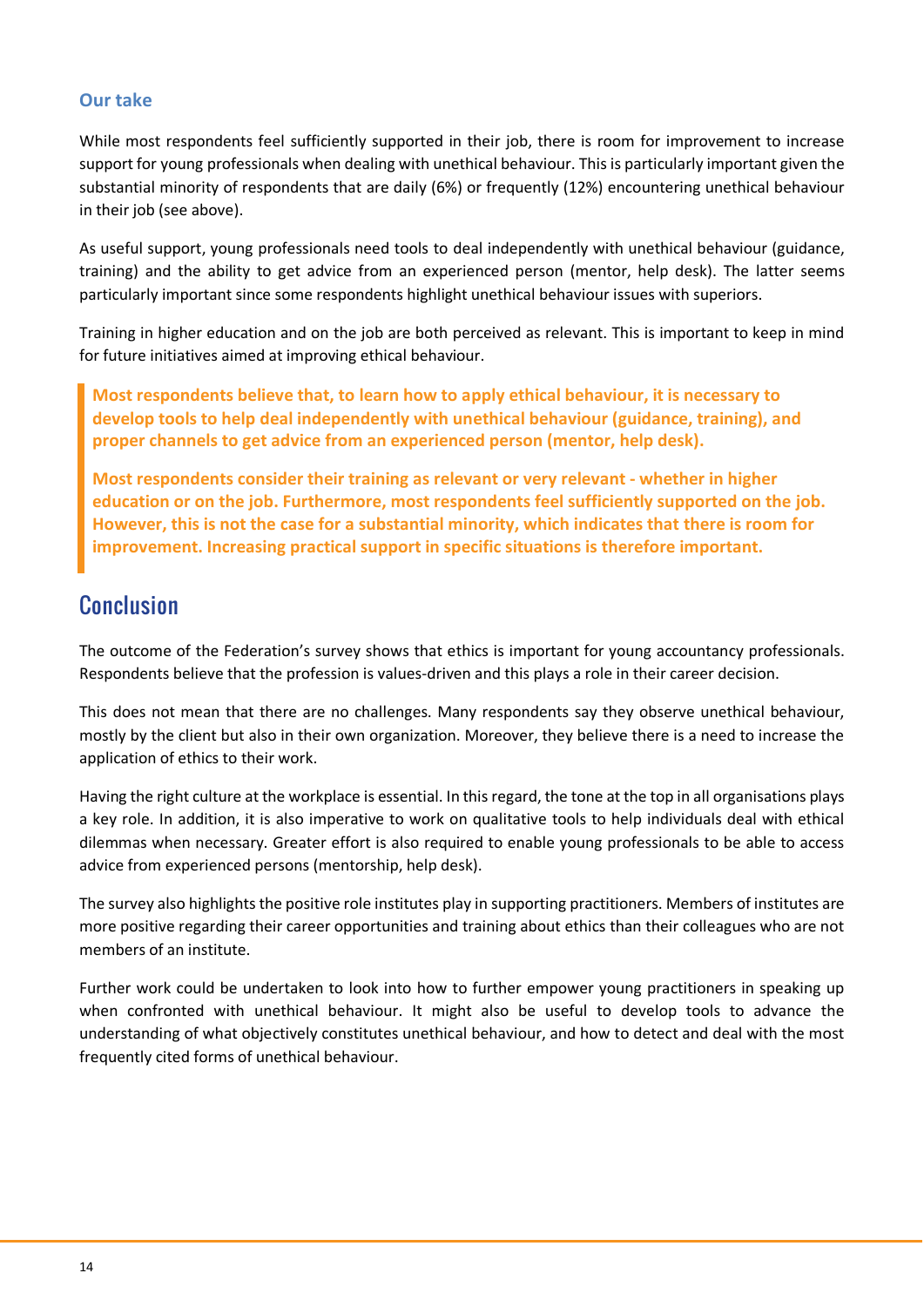# <span id="page-16-0"></span>Annex I: Respondents' profiles

The 730 respondents come from 28 European countries. They are on average in their early thirties.

Some countries and/or types of accountancy services are not well represented in the pool of respondents. The survey results should be interpreted cautiously and should not be generalized to specific countries or accountancy services.

ARE YOU A MEMBER OF AN INSTITUTE?



Most respondents are either a full member of an institute ([5](#page-16-1)7%) or partly as a trainee (13 %)<sup>5</sup>. An institute is a professional organisation representing accountants and, in some cases providing qualification and certification.

HOW LONG HAVE YOU BEEN IN THE



The largest category of respondents in terms of work experience is those with five to ten years of experience (42%). Furthermore, 31 % of the respondents have up to five years of experience.

15

<span id="page-16-1"></span><sup>&</sup>lt;sup>5</sup> This excludes respondents that were full time students or not working.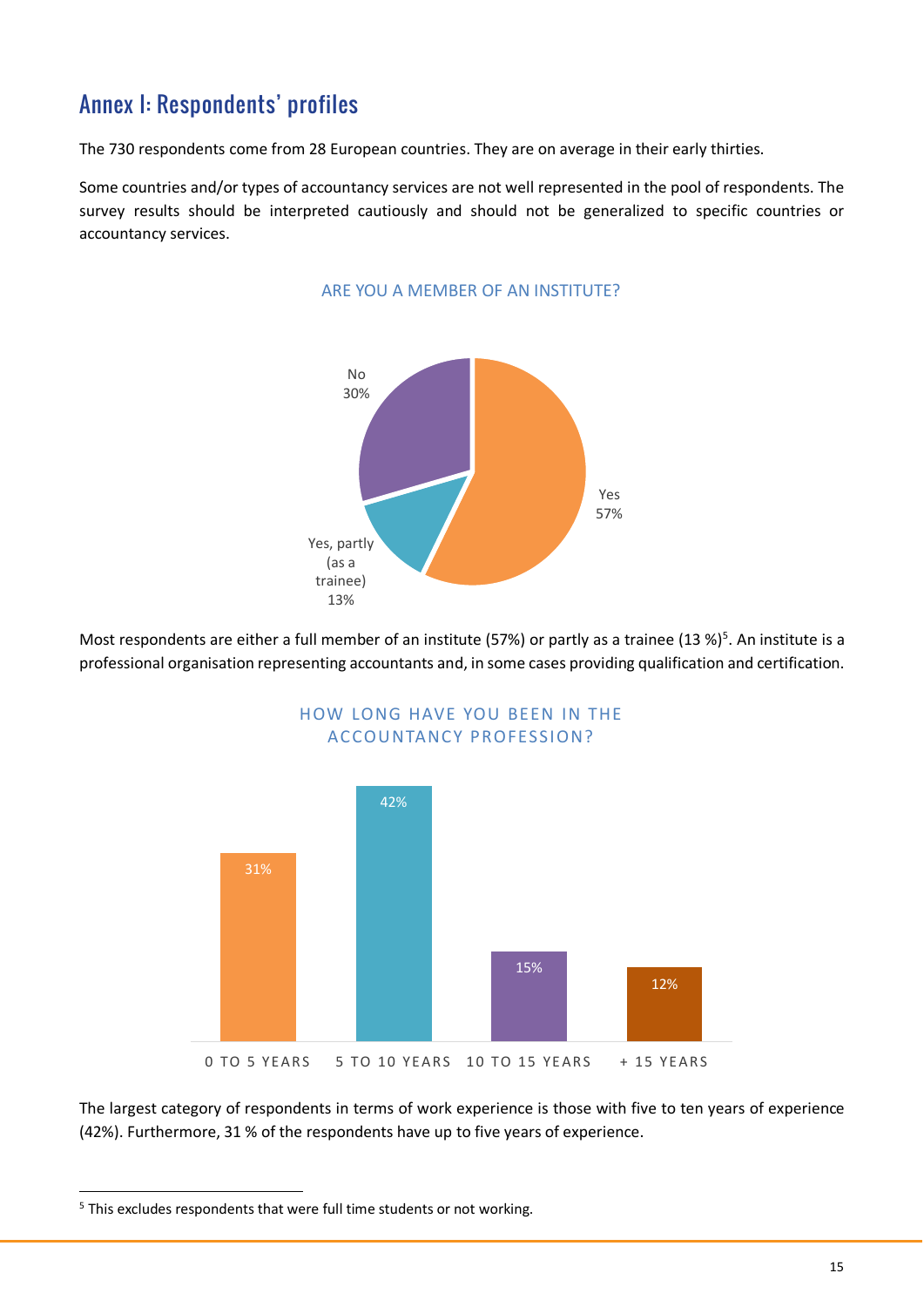

Most respondents are working for an accountancy firm or for a private sector company. Less than 10% are active in the public sector.

17% of the respondents working in an accountancy firm are junior team members. The proportion of respondents that are senior team members or managers both amount to 31% each. Finally, 18% have reached the position of partner.



Respondents work both for small and medium sized enterprises, as well as for large undertakings.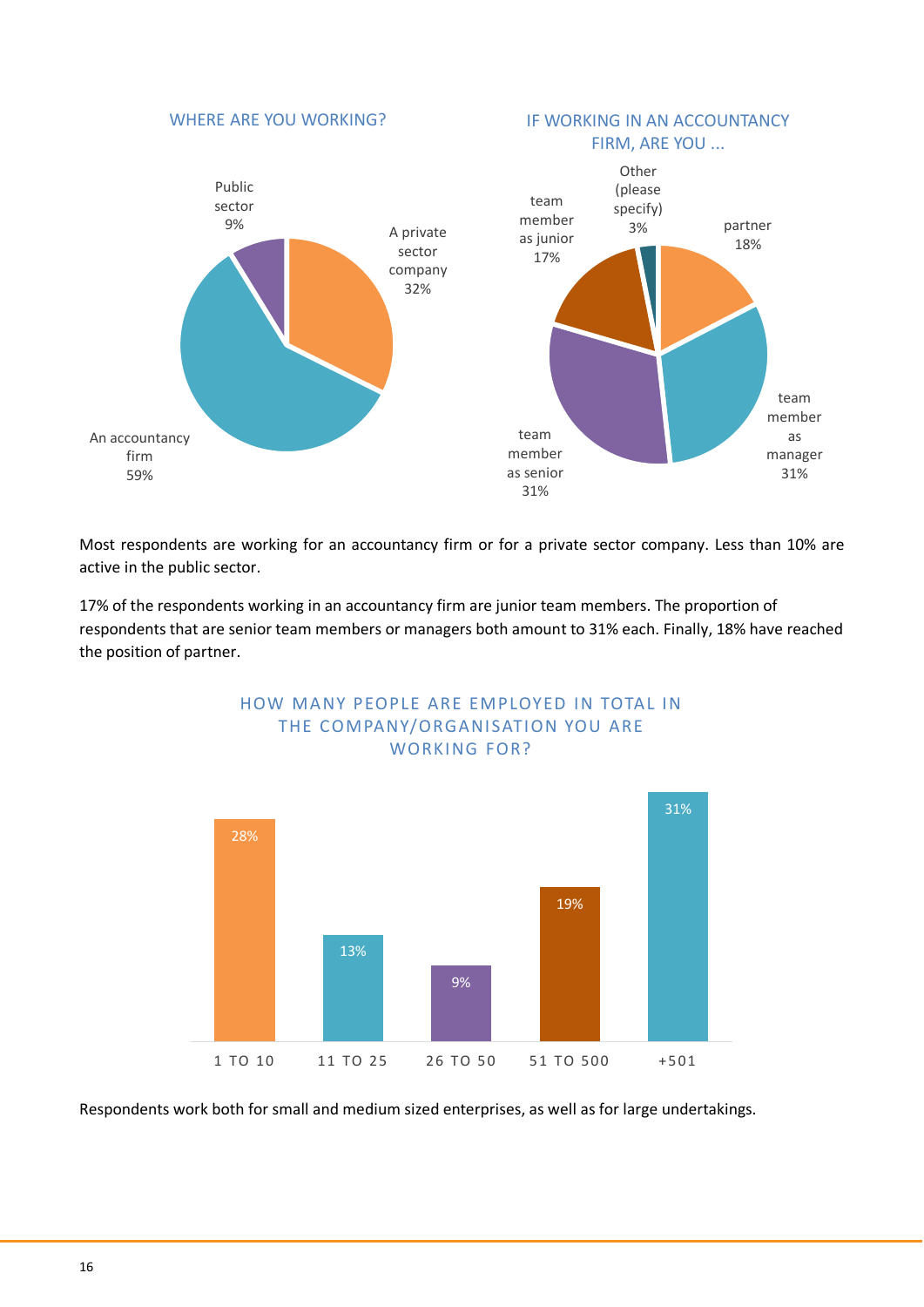# <span id="page-18-0"></span>Annex II: Survey questions



**Ethics for Young Accountancy Professionals**

**The survey's objective is to observe what European young accountancy professionals think about ethical behaviour and their related competences. A few questions also relate to career choice.**

**Who should respond? European young accountancy professionals, ie: EUROPEAN: having accomplished education in Europe YOUNG: below the age of 35 or having joined the accountancy/audit profession in the last 5 years ACCOUNTANCY PROFESSIONALS: in the process of being trained or having been trained as an accountant / auditor / tax advisor / ...** 

**How to respond?**

**It takes 15 minutes to complete. It is to be filled out in English.**

**This survey is completely anonymous. If you would be interested to get in touch further, there is an option to leave your contact information at the end.**

**Ethics is an essential component of being a professional accountant. FEE is committed to continuously promoting ethical behaviour that helps contribute to an efficient, transparent, and sustainable economy.**

**Thank you very much in advance for your time and input, your feedback is important to us!**



**Ethics for Young Accountancy Professionals**

2. Questions about your career choice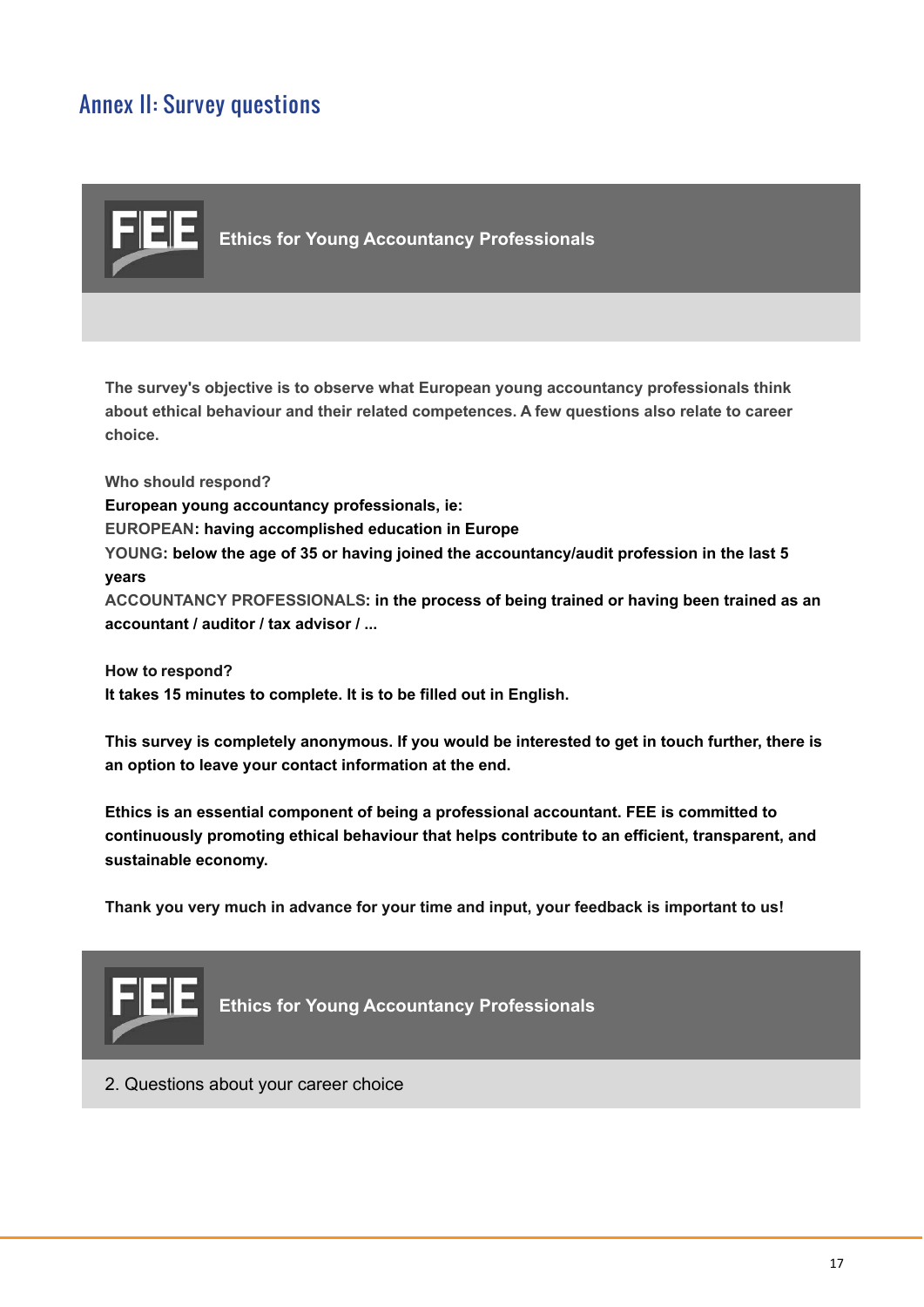- \* 1. In your country, are there career opportunities available for accountancy professionals?
	- $\bigcap$  Yes, a lot Yes, sufficiently  $\subset$ Yes, partly C
	- Not really C
	- Not at all  $\bigg($

#### \* 2. What were the 3 main reasons why you envisioned this profession for your career?

|                                           | The 1st main reason | The 2nd main reason | The 3rd main reason |
|-------------------------------------------|---------------------|---------------------|---------------------|
| Good first work<br>experience             |                     |                     |                     |
| Be part of a values-<br>driven profession |                     |                     |                     |
| Work-life balance                         |                     |                     |                     |
| Open many doors                           |                     |                     |                     |
| Structured career path                    |                     |                     |                     |
| Interested in the subject<br>matter       |                     |                     |                     |
| Strong sense of public<br>interest        |                     |                     |                     |
| Be part of a regulated<br>profession      |                     |                     |                     |
| Good career<br>progression                |                     |                     |                     |
| Opportunities to travel                   |                     |                     |                     |
| International<br>environment              |                     |                     |                     |

#### \* 3. Are you happy with your career choice so far?

- Yes, definitely
- Yes, partly C
- Not really  $\bigcap$
- Not at all  $\bigcap$

Why or why not? Which other career paths would you consider instead? (optional)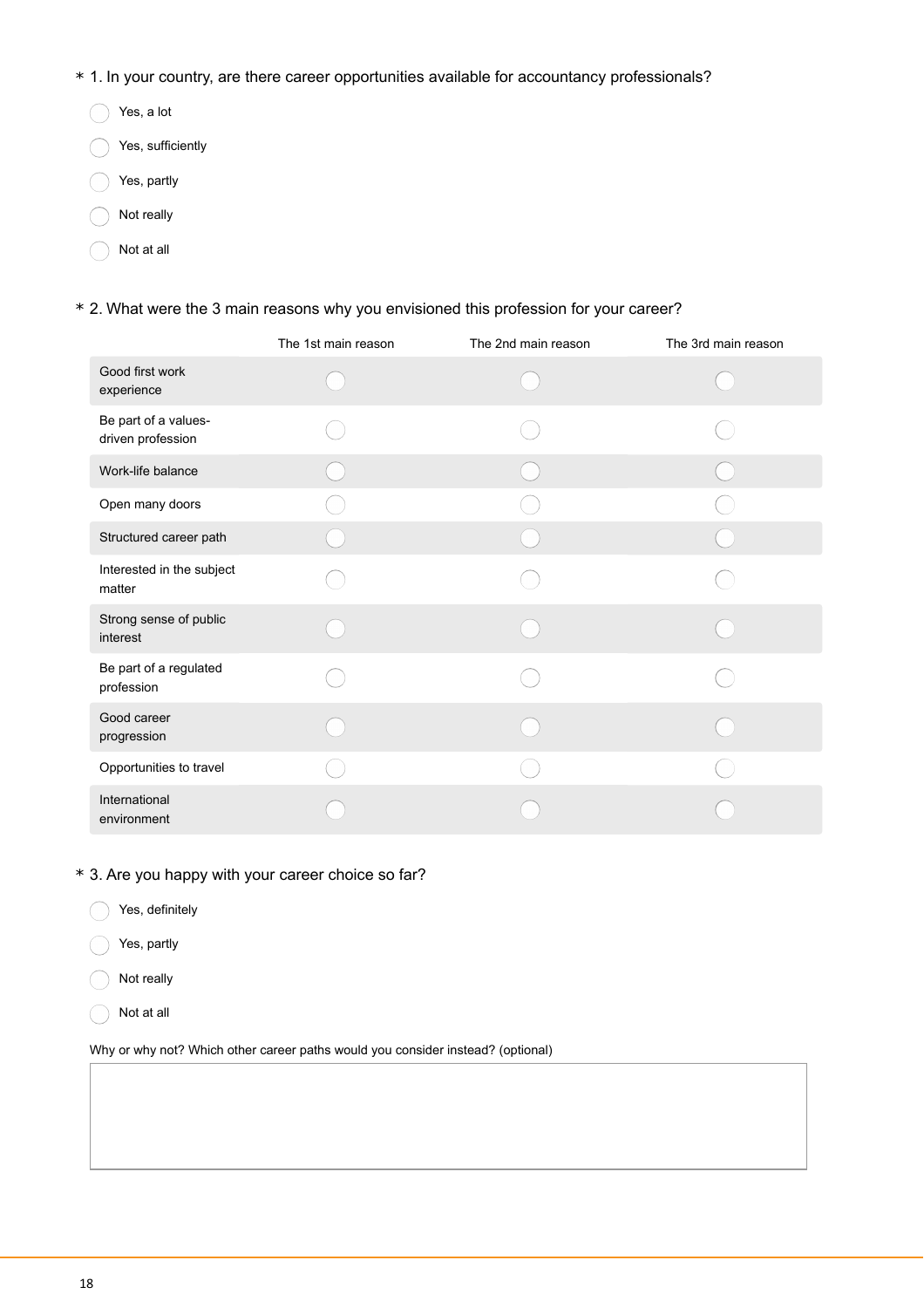## 3. Questions about the values of the accountancy profession

|                                                                                                     | The 1st most important | The 2nd most important | The 3rd most important |
|-----------------------------------------------------------------------------------------------------|------------------------|------------------------|------------------------|
| Integrity                                                                                           |                        |                        |                        |
| Team effort towards a<br>common goal                                                                |                        |                        |                        |
| Professional<br>competence                                                                          |                        |                        |                        |
| High commitment to get<br>things right                                                              |                        |                        |                        |
| Placing the interests of<br>the<br>company/organisation/<br>accountancy firm above<br>personal ones |                        |                        |                        |
| Objectivity                                                                                         |                        |                        |                        |
| Ethical behaviour                                                                                   |                        |                        |                        |
| Placing the interests of<br>clients above personal<br>ones                                          |                        |                        |                        |
| Professional behaviour                                                                              |                        |                        |                        |
| Independence                                                                                        |                        |                        |                        |
| Confidentiality                                                                                     |                        |                        |                        |
| Commitment towards<br>public interest                                                               |                        |                        |                        |

#### \* 4. According to you, what are the most important values of the accountancy profession?

\* 5. To what extent do you consider accountancy to be a values-driven profession?

- $\bigcirc$  Very much
- $\bigcap$  To some extent
- Not really  $\bigcap$
- $\bigcap$ Not at all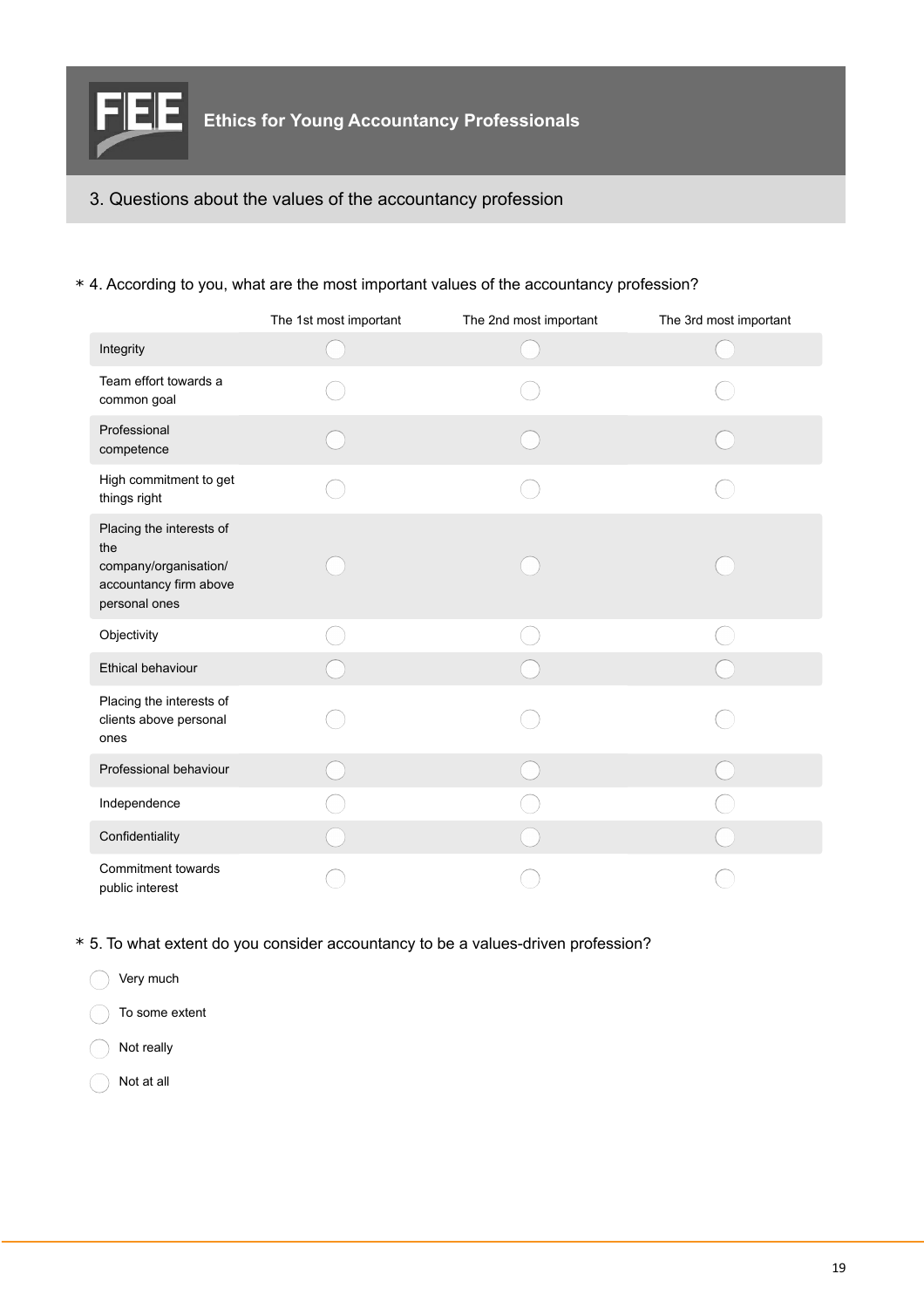- \* 6. Do you think that you contribute to serving the public interest?
	- Yes, definitely
	- $\bigcap$ Most of the time
	- Not really C
	- $\bigcap$ Not at all

Why or why not? Explain your reasoning (optional)



4. Questions about ethical behaviour

#### 7. What is ethical behaviour for you?

8. Do you understand "ethical behaviour" in the same way as your company/organisation/accountancy \* firm?

- $\bigcirc$  Yes, always
- Most of the time
- Sometimes not C
- Not at all  $\bigcirc$

Explain your reasoning (optional)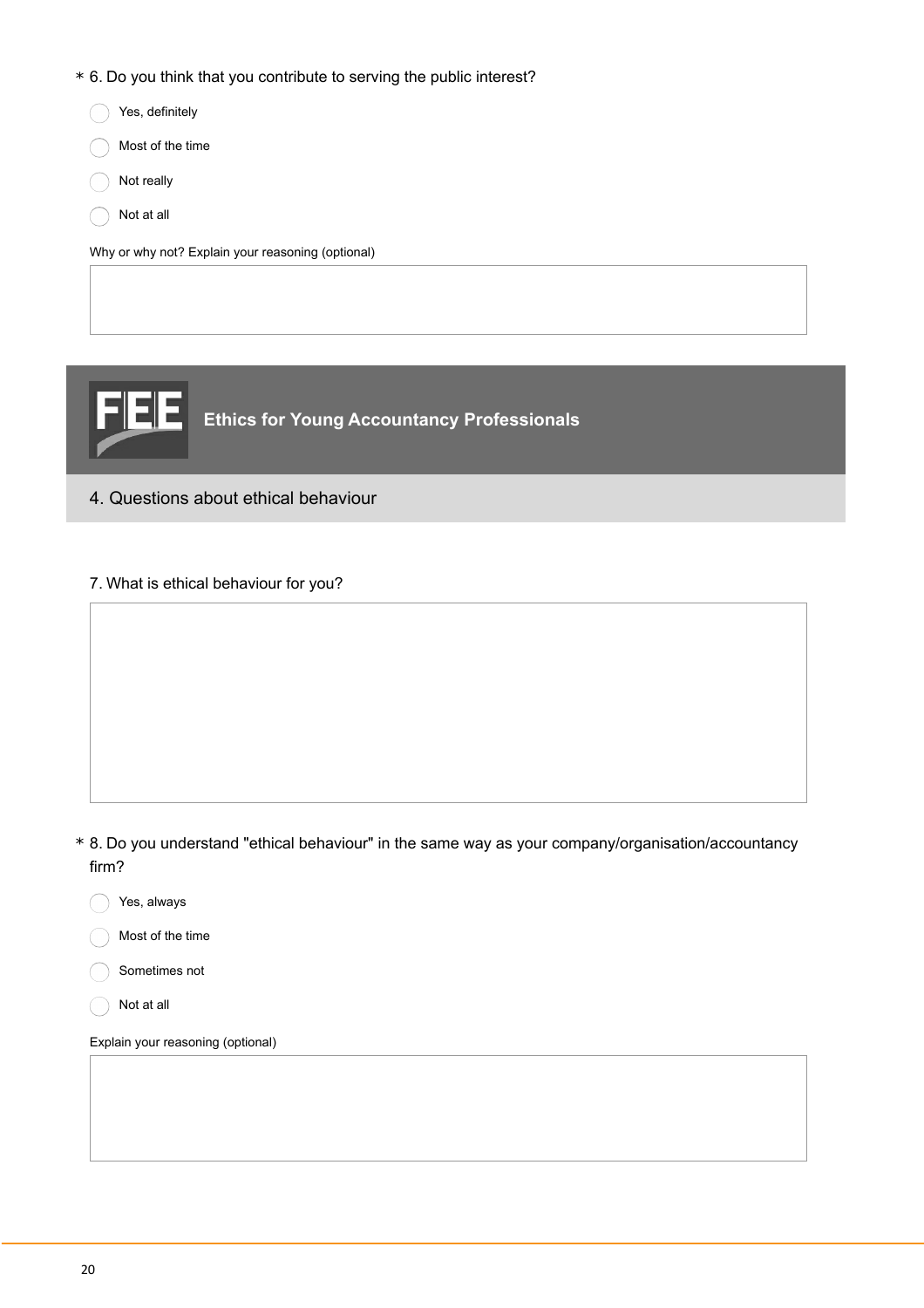\* 9. Is there a need to behave more ethically in your day to day job?

| 0. To thoro a hood to bond to more cullodily in your day to day job:           |  |
|--------------------------------------------------------------------------------|--|
| Yes, definitely                                                                |  |
| Yes, in some situations                                                        |  |
| Not really                                                                     |  |
| Not at all                                                                     |  |
| Explain your reasoning (optional)                                              |  |
|                                                                                |  |
|                                                                                |  |
|                                                                                |  |
|                                                                                |  |
| * 10. Is it important for the accountancy profession to have a code of ethics? |  |

- Yes ◯ No No opinion  $\bigcirc$
- 11. Do you know that the accountancy profession is governed by the International Code of Ethics from \* the International Ethics Standards Board for Accountants® (IESBA)?
	- $\bigcap$ Yes
		- No

**Ethics for Young Accountancy Professionals**

- 5. Questions about your experience of unethical behaviour
- \* 12. Do you observe unethical behaviour in your job?
	- Yes, every day
	- Yes, frequently
	- Sometimes
	- Rarely
	- Never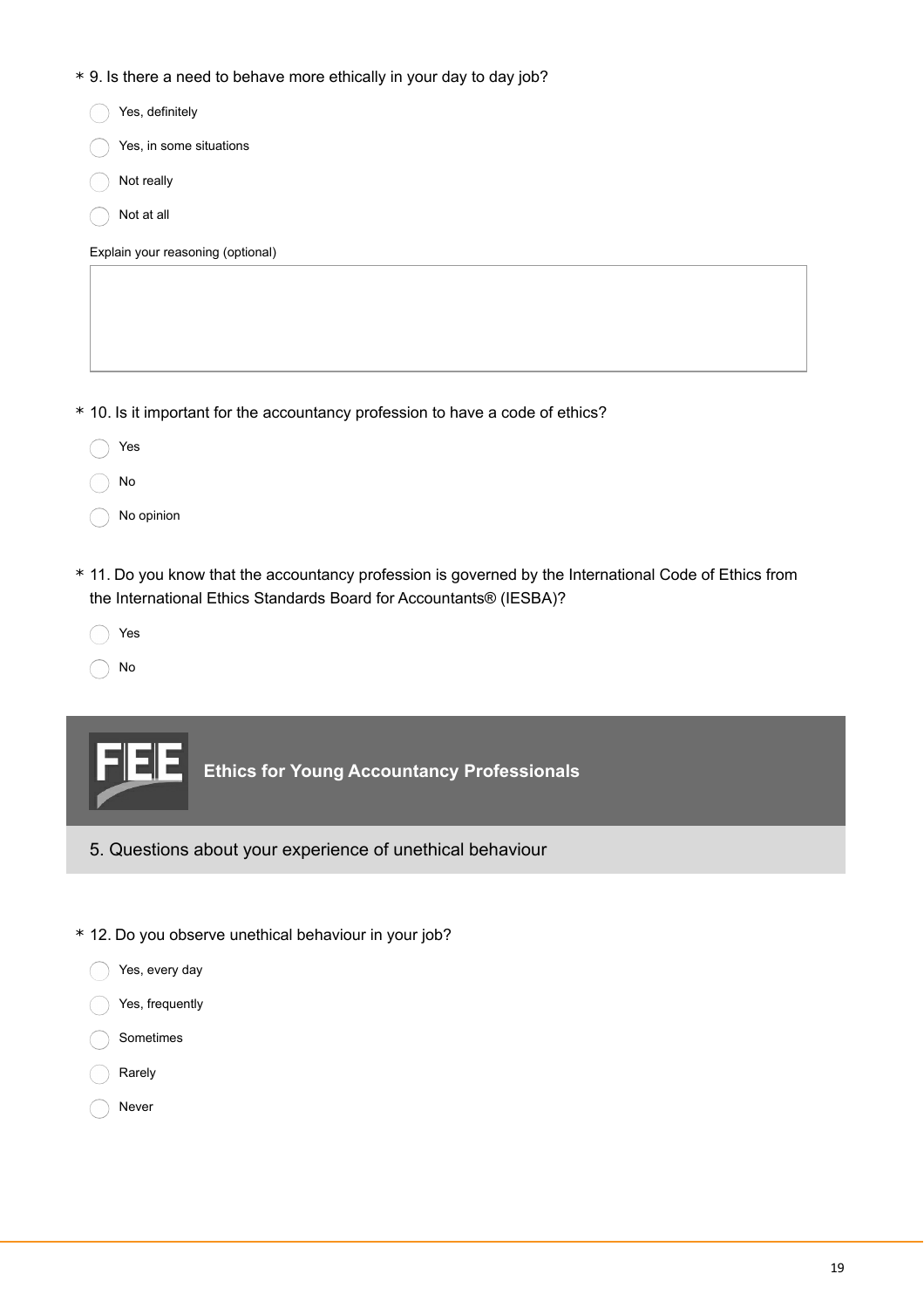\* 13. What kind of unethical behaviour do you observe? (multiple answers possible)

| I don't encounter unethical behaviour issues                      |
|-------------------------------------------------------------------|
| Undue pressure                                                    |
| Conflict of interest                                              |
| Harassment                                                        |
| Professional misconduct                                           |
| <b>Bribe</b>                                                      |
| Rules, regulations or procedures not followed properly on purpose |
| Manipulation of information                                       |
| Undue influence                                                   |
| Other (please specify)                                            |
|                                                                   |
|                                                                   |
| * 14. With whom (multiple answers possible)?                      |
| I don't encounter unethical behaviour issues                      |
| With superiors                                                    |
| With peers and colleagues                                         |
| With clients                                                      |
| With other practitioners outside of the company/organisation      |
| With the administration or regulators                             |
| Other (please specify)                                            |
|                                                                   |



6. Questions about learning how to apply ethical behaviour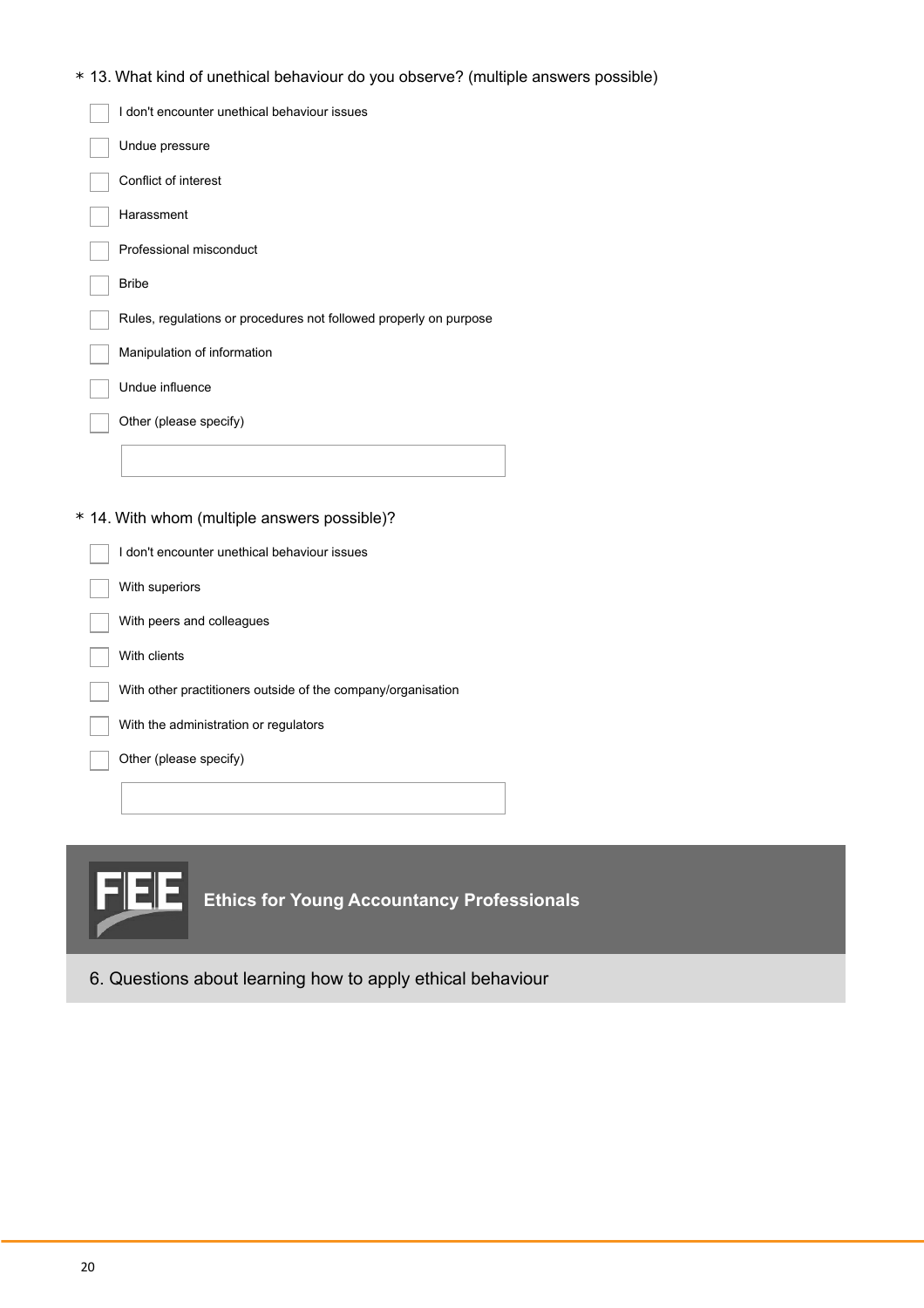|  |  |  |  | * 15. What is the best way to learn how to behave ethically? |
|--|--|--|--|--------------------------------------------------------------|
|  |  |  |  |                                                              |

| With structured training                 |
|------------------------------------------|
| 'On the ground', it goes with experience |
| Personal education                       |
| A mix of everything                      |
| Cannot be learnt                         |
| Other (please specify)                   |
|                                          |
|                                          |

\* 16. With regards to ethics, how relevant has been the training you have received so far?

|                                                                                    | Very relevant | Relevant | Not relevant | Not applicable |
|------------------------------------------------------------------------------------|---------------|----------|--------------|----------------|
| Training in higher<br>education                                                    |               |          |              |                |
| Training on the job                                                                |               |          |              |                |
|                                                                                    |               |          |              |                |
| * 17. Are you sufficiently supported in your job to deal with unethical behaviour? |               |          |              |                |
| Yes                                                                                |               |          |              |                |
| No                                                                                 |               |          |              |                |
| No opinion                                                                         |               |          |              |                |
| Explain your reasoning (optional)                                                  |               |          |              |                |
|                                                                                    |               |          |              |                |
|                                                                                    |               |          |              |                |
|                                                                                    |               |          |              |                |
|                                                                                    |               |          |              |                |

\* 18. To help you apply ethical behaviour, do you see a need for... (multiple answers possible)

| Practical quidance that you could refer to                   |
|--------------------------------------------------------------|
| Training                                                     |
| Help desk where you could get advice on a specific situation |
| Mentoring from someone in your working environment           |
| No need to provide anything more                             |
| Other (please specify)                                       |
|                                                              |



**Ethics for Young Accountancy Professionals**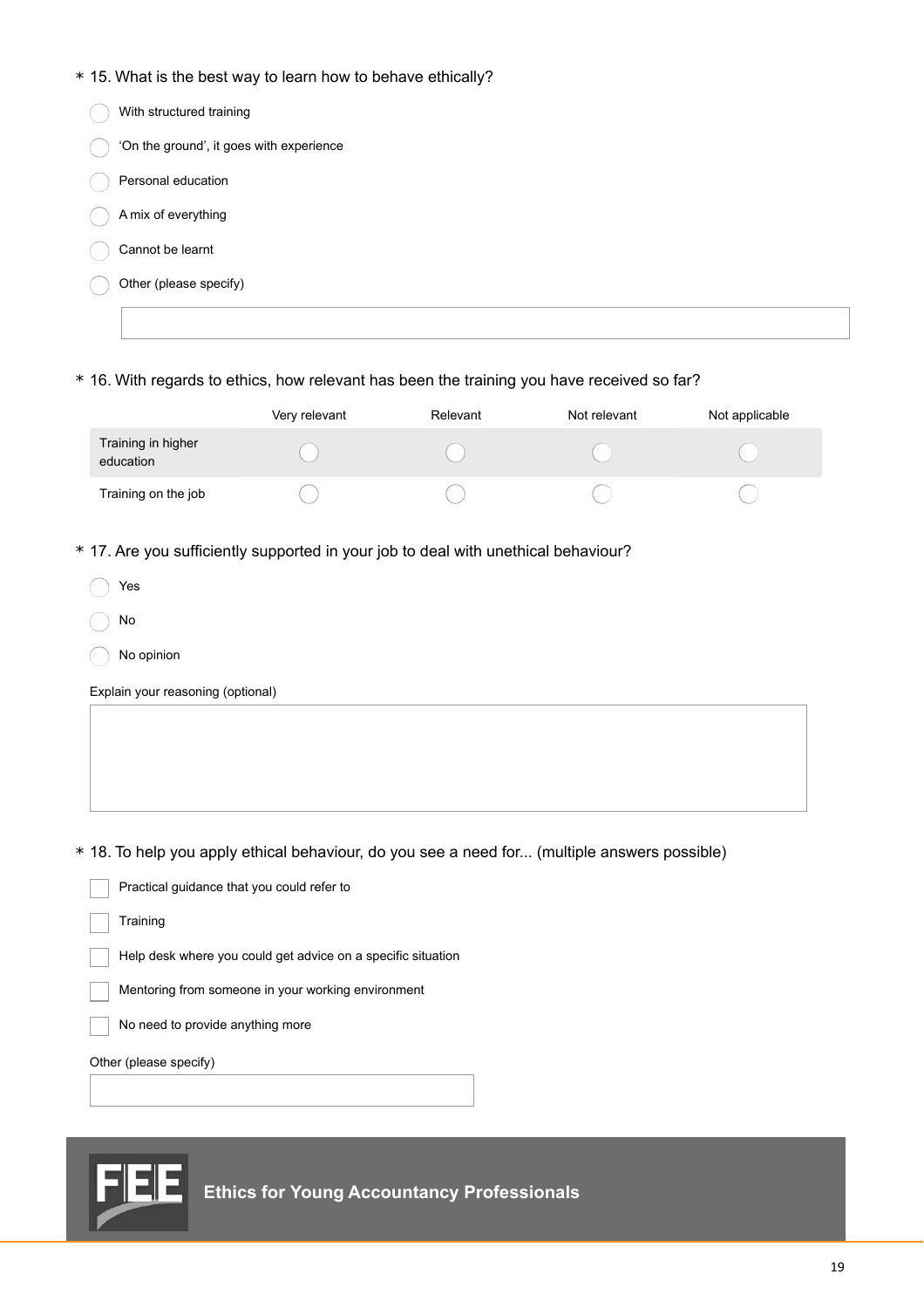# 7. Personal details

| * 19. Where are you from?                                                                    |
|----------------------------------------------------------------------------------------------|
| ▲<br>▼                                                                                       |
| * 20. What is your age?                                                                      |
| ÷                                                                                            |
| * 21. Do you have any background experience or education in something else than accountancy? |
| Yes                                                                                          |
| No                                                                                           |
| Please specify (optional)                                                                    |
|                                                                                              |
| * 22. Are you a full time student?<br>Yes                                                    |
|                                                                                              |
| No                                                                                           |
|                                                                                              |
| 122<br><b>Ethics for Young Accountancy Professionals</b>                                     |
| 8. Your profile                                                                              |
|                                                                                              |
| * 23. Are you working?                                                                       |
| Yes                                                                                          |
| $\operatorname{\mathsf{No}}$                                                                 |
|                                                                                              |
| * 24. Are you a trainee to become an accountancy professional?                               |
| Yes<br>$\mathsf{No}$                                                                         |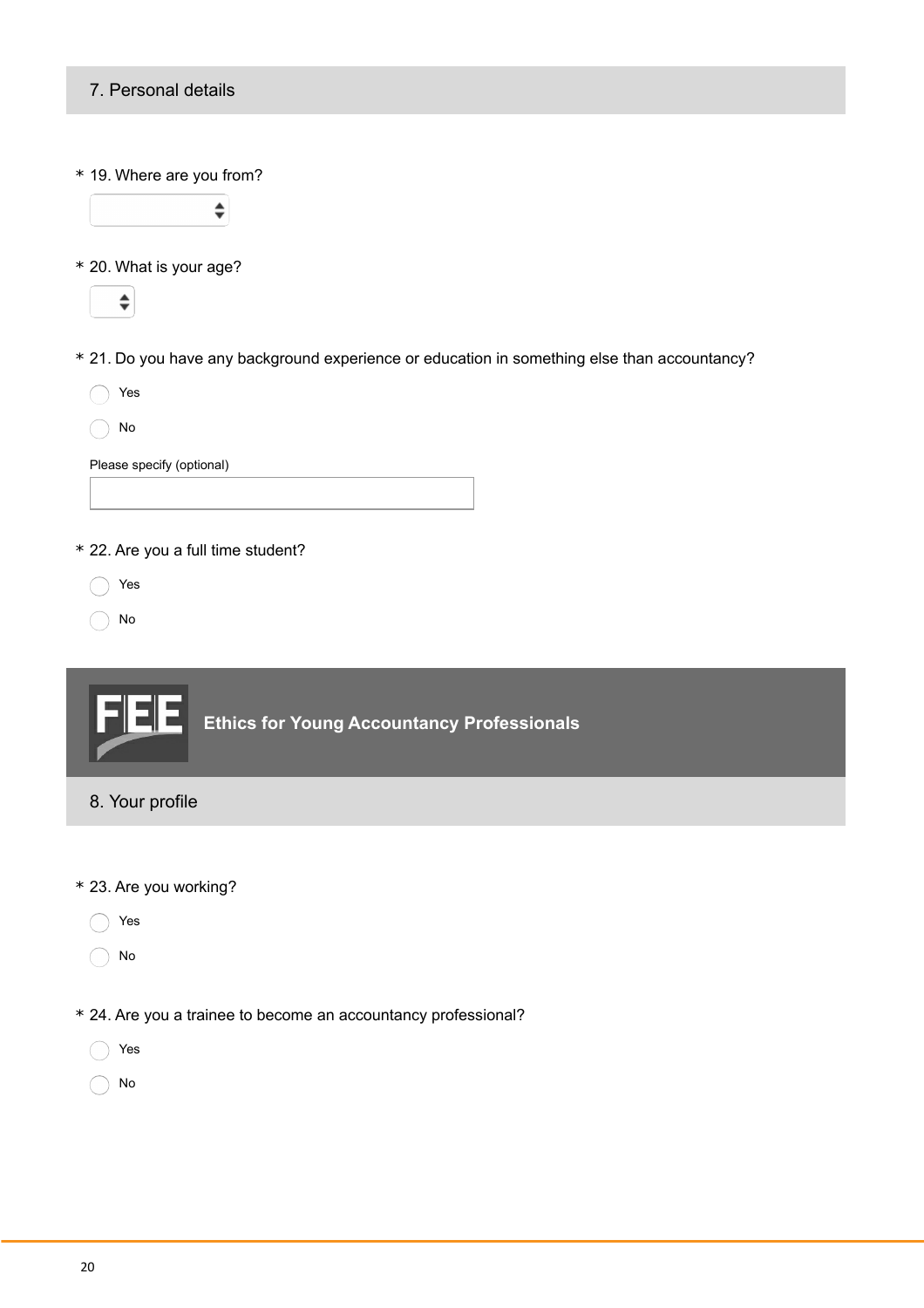| * 25. Are you a member of an institute? |  |
|-----------------------------------------|--|
| Yes                                     |  |
| Yes, partly (as a trainee)              |  |
| No                                      |  |
|                                         |  |
|                                         |  |

**Ethics for Young Accountancy Professionals**

- 9. Your profile
- \* 26. Are you working for
	- A private sector company
	- An accountancy firm
	- Public sector
- \* 27. How many people are employed in total in the company/organisation you are working for?
	- $\bigcirc$  1 to 10
	- $\bigcap$  11 to 25
	- 26 to 50  $\bigcap$
	- $\bigcirc$  51 to 500
	- $\bigcap$ +501
- \* 28. How long have you been in the accountancy profession?
	- $\bigcirc$  0 to 5 years
	- $\bigcirc$  5 to 10 years
	- $\bigcap$  10 to 15 years
	- $\bigcap$  + 15 years



#### 10. Your profile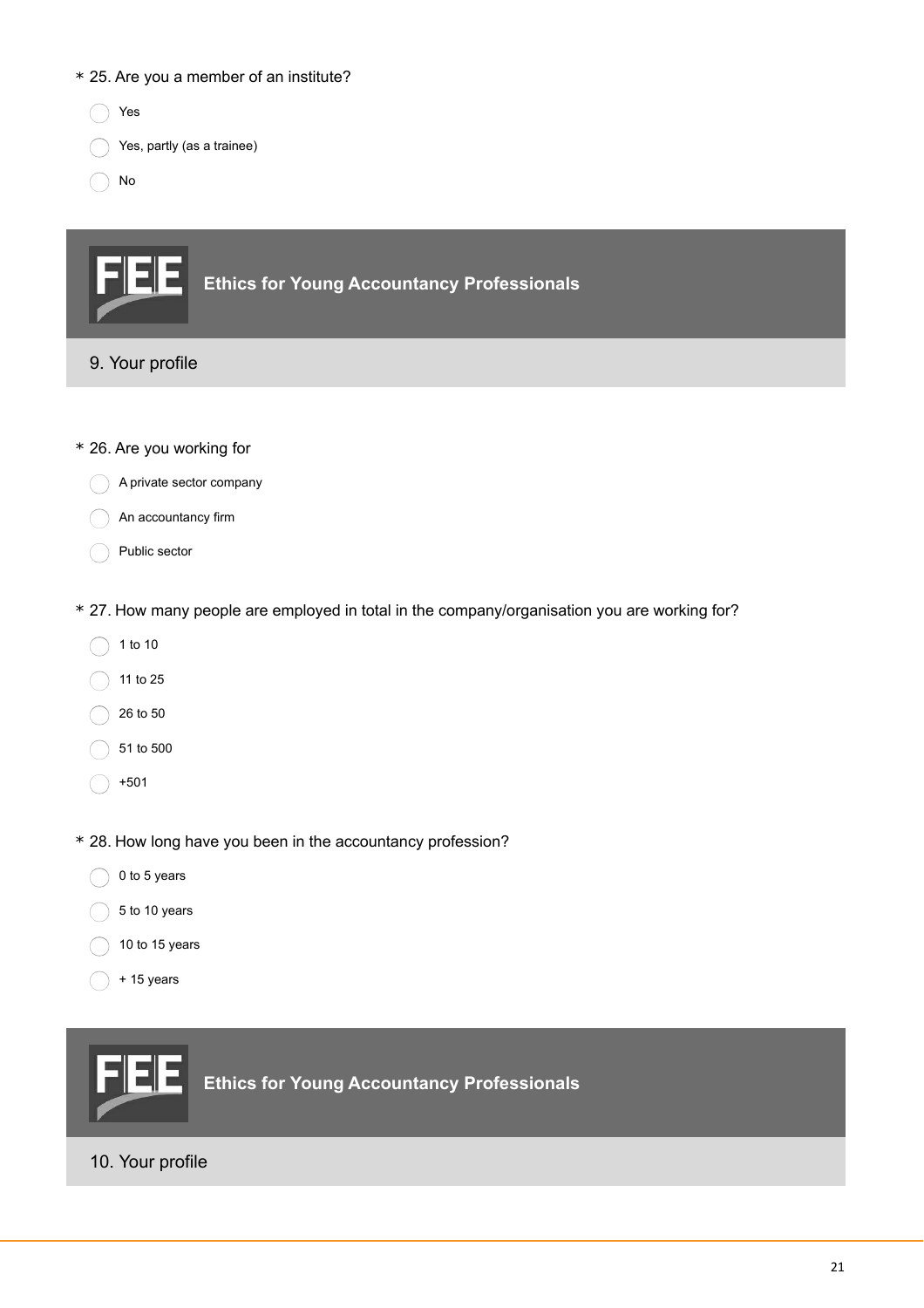\* 29. If working in an accountancy firm, are you providing... (multiple answers possible)

| external audit services                          |
|--------------------------------------------------|
| tax advisory services                            |
| bookkeeping services                             |
| internal audit services                          |
| accounting, corporate finance, legal services    |
| Other (please specify)                           |
|                                                  |
|                                                  |
| * 30. If working in an accountancy firm, are you |
| partner                                          |
| team member as manager                           |
| team member as senior                            |
|                                                  |

Other (please specify)  $\subset$ 



11. Your profile

\* 31. If working in a company or in public sector, are you working in the

- internal audit department  $\bigcap$
- accounting department  $\subset$
- finance department  $\bigcap$
- egal department
- Other (please specify)  $\subset$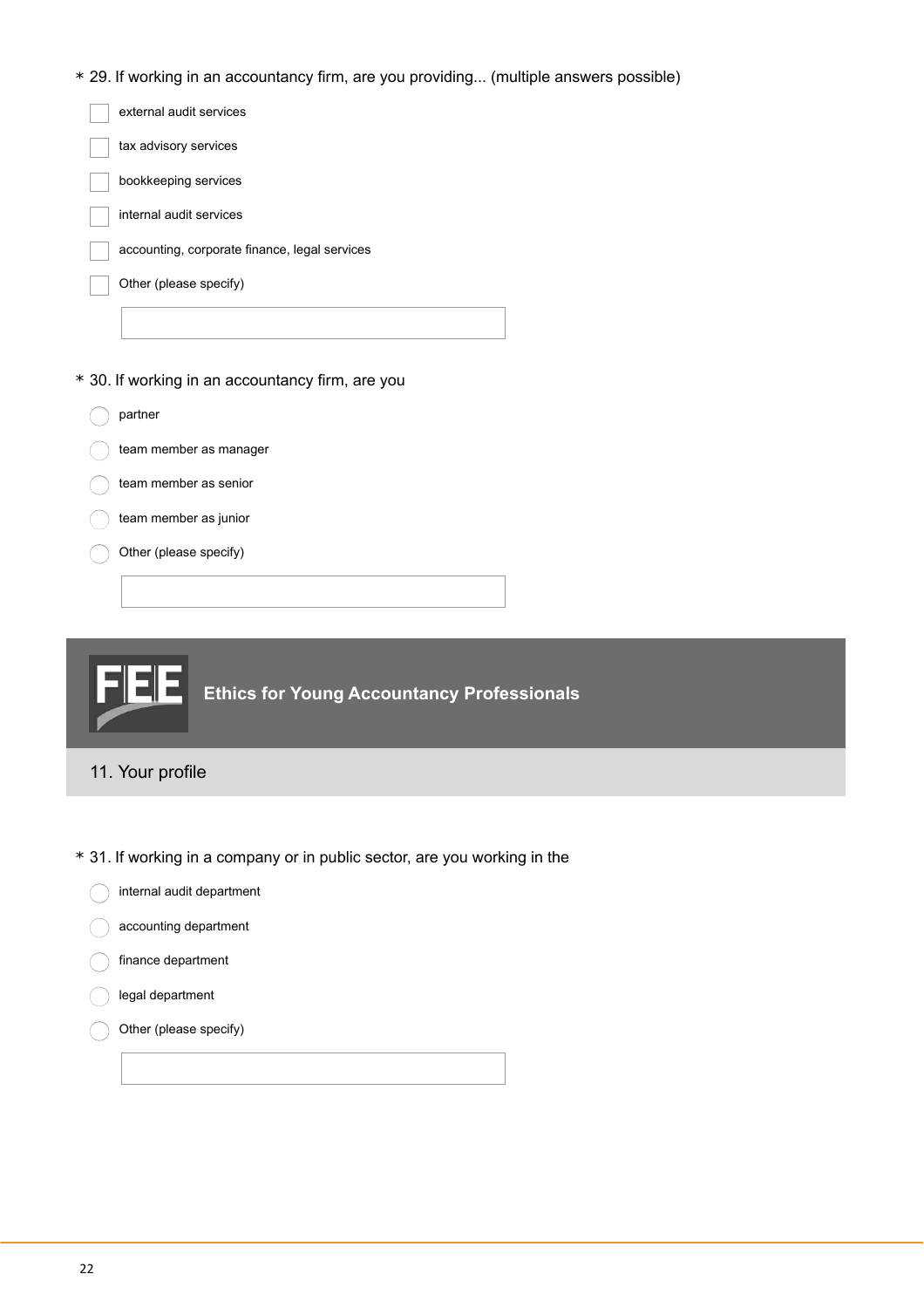- \* 32. If working in a company or in public sector, are you
	- $\bigcap$ head of a service
	- senior team member
	- junior team member
	- Other (please specify) C



#### 12. Contact information

**Are you interested in being part of this project or in receiving further information about related work? Please leave you name and contact details below.**

T

**The results of this survey will be used by FEE, but will not be disclosed on a name basis.**

33. Contact details

Г

| Your name |  |
|-----------|--|
|-----------|--|

**Your email address**

**Your phone number**

**DISCLAIMER: FEE disclaims any responsibility resulting from the use of, or reliance on, the information contained in this document.**